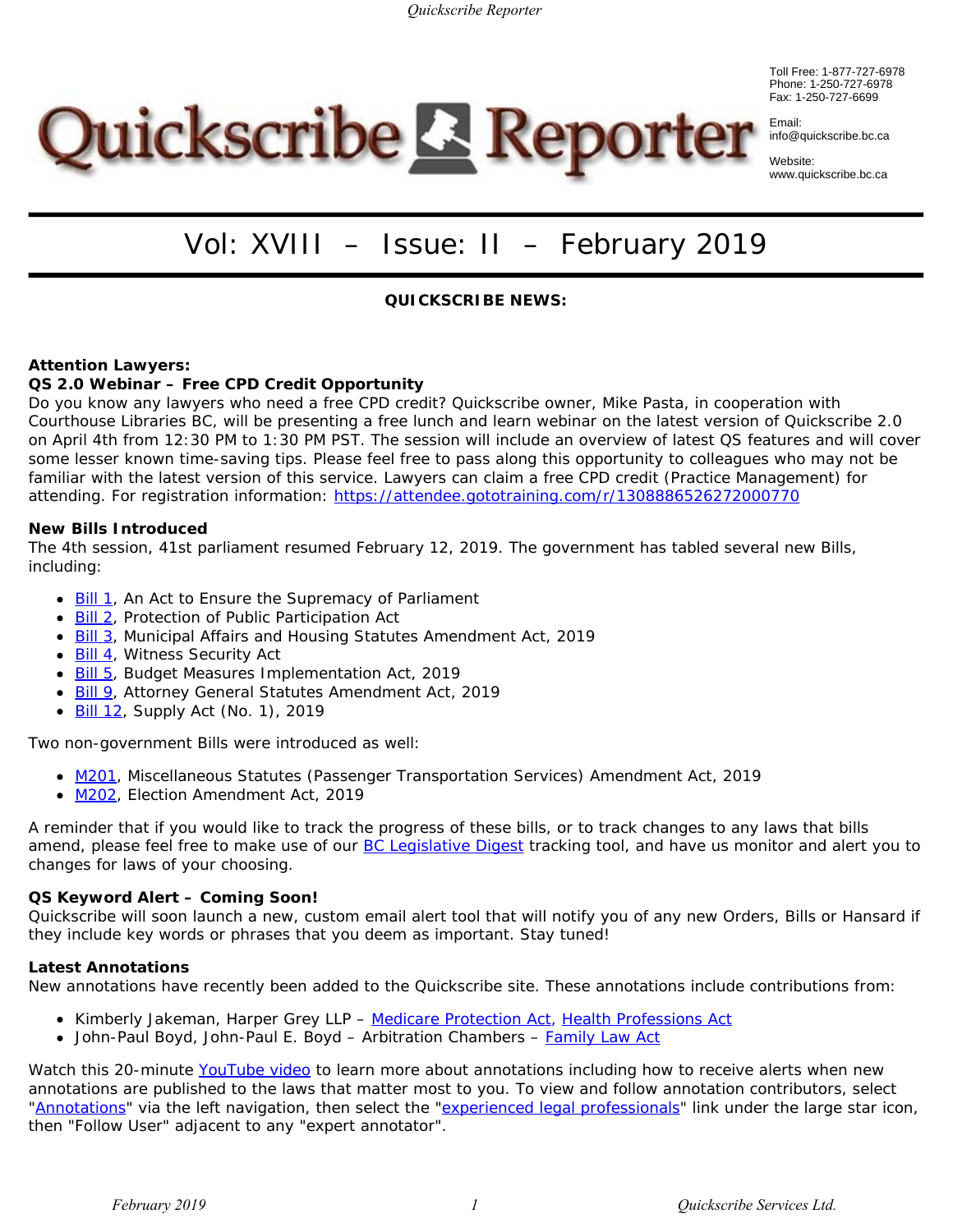#### **Tip: Log in to Quickscribe Online prior to clicking Reporter links....**

#### **View [PDF](https://www.quickscribe.bc.ca/secure/bills/Reporter-QS-2019/Reporter_February_2019.pdf) of this Reporter.**

**FEDERAL LEGISLATION** – For notification of federal amendments, we recommend you use our [Section](https://www.quickscribe.bc.ca/alerts/)

[Tracking](https://www.quickscribe.bc.ca/alerts/) **tool**.

[\[ Previous Reporters \]](https://www.quickscribe.bc.ca/secure/bills/Reporter-archives.html)

#### **CATEGORIES**

| <b>COMPANY &amp; FINANCE</b>    | <b>LOCAL GOVERNMENT</b>                 |
|---------------------------------|-----------------------------------------|
| <b>ENERGY &amp; MINES</b>       | <b>MISCELLANEOUS</b>                    |
| <b>FAMILY &amp; CHILDREN</b>    | <b>MOTOR VEHICLE &amp; TRAFFIC</b>      |
| <b>FOREST &amp; ENVIRONMENT</b> | <b>OCCUPATIONAL HEALTH &amp; SAFETY</b> |
| <b>HEALTH</b>                   | <b>PROPERTY &amp; REAL ESTATE</b>       |
| LABOUR & EMPLOYMENT             | <b>WILLS &amp; ESTATES</b>              |
|                                 |                                         |

# <span id="page-1-0"></span>**COMPANY & FINANCE**

#### **Company and Finance News:**

# **CBCA Private Corporations Subject to New Shareholder**

#### **Record-Keeping Requirements**

In December 2017, Canadian finance ministers announced their agreement in principle to "pursue legislative amendments to federal, provincial and territorial corporate statutes or other relevant legislation to ensure corporations hold accurate and up to date information on beneficial owners that will be available to law enforcement, and tax and other authorities." Changes to the *[Canada Business Corporations Act](https://www.quickscribe.bc.ca/secure/index.php?page=document&doc_id=3442)* (CBCA) are coming soon to ensure compliance with these goals, at least at the federal level. For context, these requirements are in line with current rules in the UK and EU. Despite the ministers' agreement in principle, we are not aware of any Canadian province or territory following suit at this time. As of June 13, 2019, private CBCA corporations will need to maintain a register of their Individuals With Significant Control (each a Control Individual). This requirement will not apply to public companies incorporated under the CBCA. Read the [full article](https://www.bennettjones.com/en/Blogs-Section/CBCA-Private-Corporations-Subject-to-New-Shareholder-Record-Keeping-Requirements%20) by Andrew Pollock with Bennett Jones.

#### **Critics Say Public Inquiry into Money Laundering Would have More Clout than Investigations**

British Columbia needs more than a tip line or individual inquiring into money laundering, say members of the legal community who are supportive of a full-blown public inquiry that will wield more clout and answer many of the questions lingering in the public's mind. Christine Duhaime, a Vancouver lawyer specializing in counterterrorism financing and anti-money-laundering law, says a public inquiry has the ability to take sworn testimony, call witnesses and subpoena individuals. A money-laundering tip line, such as the one initiated by BC, does not lend the same credibility to the information received. The BC government has asked lawyer Peter German to conduct fact-finding investigations into money laundering with the first report on casinos issued 18 months ago. Attorney General David Eby has appointed German to conduct a second investigation into real estate, luxury cars and horse racing. However, in these investigations, there is no onus on individuals to co-operate and supply information to German. Read the [full article](https://www.canadianlawyermag.com/legalfeeds/money-laundering-public-inquiry-has-more-clout-than-investigations-16909/) by Jean Sorenson in *Canadian Lawyer Magazine.*

#### **Third Parties Paying Employer Health Tax on Behalf of Clients**

If you are a third party, such as an accountant or bookkeeper, you may be able to make employer health tax payments on behalf of your clients using [eTaxBC](https://www.etax.gov.bc.ca/btp/eservices/_/). First, you must [enrol for a Third-Party/Bookkeeper account](https://www.etax.gov.bc.ca/btp/eservices/_/) in eTaxBC. If you are already enrolled as a Third-Party/Bookkeeper in eTaxBC, you can use your existing account. Once enrolled, you can request access to your client's account and start making payments on their behalf. Visit the [eTaxBC help guide for third party accountants and bookkeepers](https://www2.gov.bc.ca/gov/content/taxes/etaxbc/help-guide/third-party) to learn more. Source: BC Government [website.](https://www2.gov.bc.ca/gov/content/taxes/employer-health-tax/employer-health-tax-overview/eht-file-pay/third-parties)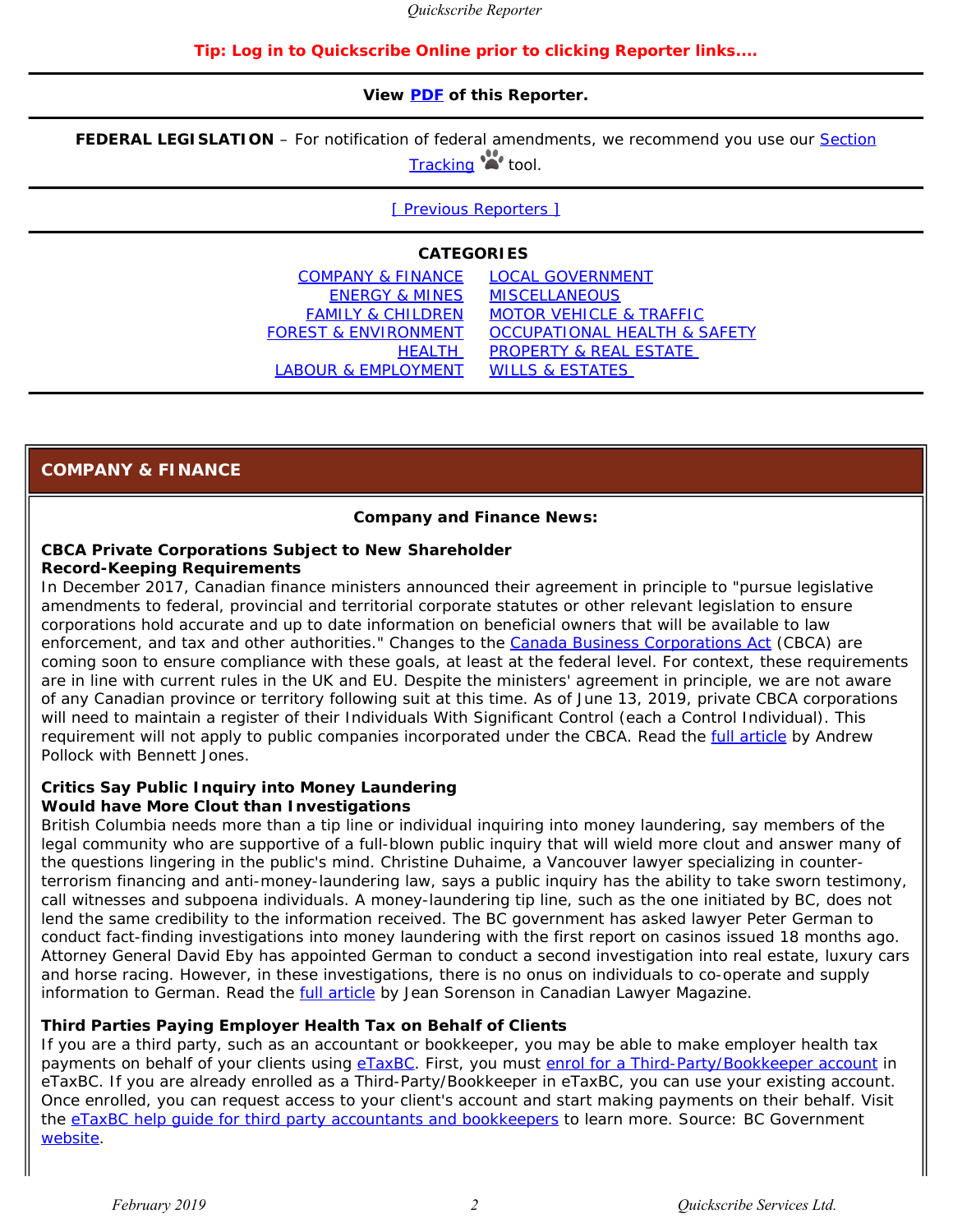#### **BC Securities – Policies & Instruments**

The following policies and instruments were published on the BCSC website in the month of February:

- [23-324](https://www.bcsc.bc.ca/23-324_[CSA_Staff_Notice]_01312019/)  CSA Staff Notice 23-324 *Order Protection Rule: Market Share Threshold* for the period April 1, 2019 to March 31, 2019
- [21-502](https://www.bcsc.bc.ca/21-502_[BCI]_02192019/)  Exemption from Certain Filing Requirements for Out-of-province Alternative Trading Systems
- [45-325](https://www.bcsc.bc.ca/45-325_[CSA_Staff_Notice]_02082019/)  CSA Staff Notice 45-325 *Filing Requirement and Fee Payable for Exempt Distributions involving Fully Managed Accounts*

For more information visit the BC Securities [website](http://www.bcsc.bc.ca/default.asp).

| <b>Act or Regulation Affected</b> | <b>Effective</b><br><b>Date</b> | <b>Amendment Information</b> |
|-----------------------------------|---------------------------------|------------------------------|
| Designated Accommodation Area Tax | Feb. 1/19                       |                              |
| Regulation (93/2013)              | Mar. 1/19                       | by Reg 250/2018              |
|                                   |                                 |                              |

# <span id="page-2-0"></span>**ENERGY & MINES**

## **Energy and Mines News:**

#### **New Dormant Site Provisions**

*BCOGC Bulletin:*

The BC Oil and Gas Commission (Commission) is developing regulations to impose timelines on the clean-up of dormant well sites, which are wells and their associated operating areas that for five or more years have not met a certain threshold of activity. These changes are supported in legislation by [Bill 15](https://www.quickscribe.bc.ca/secure/repository_redirect.php?document=047d263deda4f7ae1b54d87983674505&anchor=) and associated amendments to the Oil and Gas Activities Act. The Bill 15 amendments were passed in May 2018 and allow the Commission to impose requirements for the clean-up of dormant sites. As a result, B.C. will become the first province in western Canada to impose timelines for clean-up. The Commission is currently developing regulations for restoration timeframes that promotes timely clean-up, while ensuring operators will have the flexibility to achieve costefficient restoration. Read the **bulletin** from the OGC website.

#### **Fresh Blow to Canada's Oil Industry as Key Pipeline Delayed by a Year**

Canada's already beaten-down oil industry is facing a fresh setback as regulatory issues bog down another key pipeline project. The roughly one-year delay to Enbridge Inc.'s expansion of its Line 3 conduit, announced last week, threatens to prolong a shortage of pipeline space that has made it difficult for Canada's drillers to ship their crude to refineries. That pinch caused a crisis in the industry last year, sending local oil prices to record lows and prompting the government of Alberta to embark on an unprecedented intervention in the market. Enbridge's Line 3, which would help move 370,000 more barrels of crude out of Alberta, is particularly important because the province's government was counting on it to help end mandated production cuts. The delay may scramble plans for drillers who were counting on the line and shift investors' focus to efforts by producers and Alberta's government to move more crude by rail. Read *The Vancouver Sun* [article](https://vancouversun.com/commodities/energy/enbridge-pipeline-delayed-a-year-in-hit-to-canadian-oil-industry/wcm/b377865a-35cb-4cb9-b657-20bb1683a5e4%20).

## **NEB Recommends Approval of the Trans Mountain Expansion Project**

On February 22, 2019, the National Energy Board ("NEB" or the "Board") released its reconsideration report (the "Reconsideration") on the Trans Mountain Expansion Project (the "Project"). The Reconsideration follows the August 2018 Federal Court of Appeal decision that set aside the NEB's previous approval of the Project and the federal government's subsequent direction for the NEB to reconsider the Project to take into account Projectrelated marine shipping. In its lengthy report, the Board recommends the approval of the Project subject to the 156 conditions that it had proposed in its previous recommendation and 16 new recommendations that are aimed at mitigating the environmental impacts of marine shipping that are beyond the scope of the Board's regulatory authority. This recommendation flows from the Board's finding that the Project is in the Canadian public interest and is required by present and future public convenience and necessity. The NEB's decision is timely as it sends a signal for potential relief of the oil and gas industry's pipeline bottleneck days following the Alberta government's announcement of a deal to market crude by rail. In the Reconsideration, the Board makes three key findings with respect to the Project's environmental effects. First, the Project-related marine shipping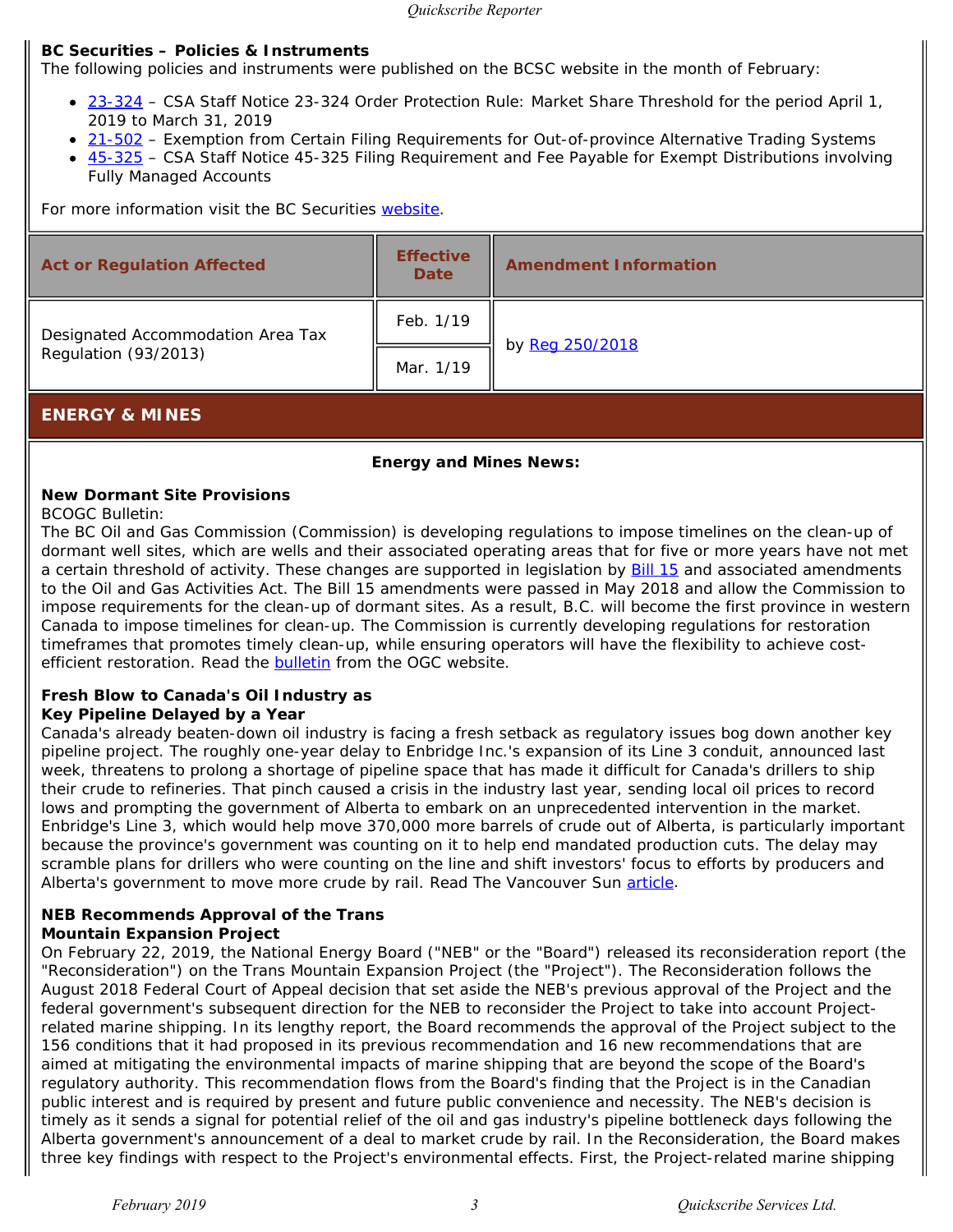is likely to cause significant adverse environmental effects on the Southern resident killer whale population and on Indigenous cultural use associated with same. Second, the marine shipping is likely to result in significant increases of greenhouse gas emissions. Finally, while unlikely to occur, the environmental effects from a worstcase spill would be significant. Ultimately, the Board concludes that the potential adverse effects can be justified in light of the Project's considerable benefits and the availability of mitigation measures. Read the *full article* by by Alan L. Ross, Matti Lemmens, Chidinma Thompson and Tiffany Bennett on the BLG Energy Law Blog.

| <b>Act or Regulation Affected</b>                                                                              | <b>Effective</b><br><b>Date</b> | <b>Amendment Information</b> |
|----------------------------------------------------------------------------------------------------------------|---------------------------------|------------------------------|
| Direction No. 1 to the British Columbia<br>Utilities Commission (105/2009)                                     | <b>REPEALED</b><br>Feb. 14/19   | by Reg 24/2019               |
| Direction No. 3 to the British Columbia<br>Utilities Commission (105/2012)                                     | <b>REPEALED</b><br>Feb. 14/19   | by Reg 24/2019               |
| Direction No. 6 to the British Columbia<br>Utilities Commission (29/2014)                                      | <b>REPEALED</b><br>Feb. 14/19   | by Reg 24/2019               |
| Direction No. 7 to the British Columbia<br>Utilities Commission (28/2014)                                      | <b>REPEALED</b><br>Feb. 14/19   | by Reg 24/2019               |
| Direction No. 8 to the British Columbia<br>Utilities Commission (24/2019)                                      | <b>NEW</b><br>Feb. 14/19        | see Reg 24/2019              |
| Direction to the British Columbia Utilities<br>Commission Respecting the Iskut<br>Extension Project (137/2013) | Feb. 14/19                      | by Reg 24/2019               |
| Special Direction No. 9 to the British<br>Columbia Utilities Commission<br>(157/2005)                          | Feb. 14/19                      | by Reg 24/2019               |
| Standing Offer Program Regulation<br>(320/2010)                                                                | Feb. 14/19                      | by Reg 23/2019               |

# <span id="page-3-0"></span>**FAMILY & CHILDREN**

## **Family and Children News:**

# **New Family Maintenance Enforcement**

## **Measures Now in Force**

Children and families will have greater support following changes to the Family Maintenance Enforcement Program (FMEP) that [came] into force March 1, 2019. The [amendments](https://www.quickscribe.bc.ca/secure/repository_redirect.php?document=55a44a53fd102e5c53baa347e56b0098&anchor=s1), introduced in April 2018, benefit families needing support by allowing the FMEP to instruct ICBC to now cancel, as well as refuse to renew, the driver's licence of someone with more than \$3,000 in arrears for child or spousal support payments. Previously, the FMEP could only direct ICBC to refuse to renew the driver's licence of someone with arrears over \$3,000, and the effectiveness varied as licences are only renewed every five years. Changes will also help paying parents reach repayment arrangements sooner and will increase opportunities to create a manageable payment plan by preventing arrears from accumulating for up to five years. Read the full government [news release](https://news.gov.bc.ca/releases/2019AG0017-000302%20).

## **Proposed Changes to** *Family Law Act*

The recently introduced *[Attorney General Statutes Amendment Act, 2019](https://www.quickscribe.bc.ca/secure/repository_redirect.php?document=58e9631634cb43f3e954ddaeaedb1dec&anchor=)* was introduced on February 27, 2019. Among other things, the Bill proposes to amend the *[Family Law Act](https://www.quickscribe.bc.ca/secure/index.php?page=document&doc_id=4032)* by adding statutory authority needed to implement planned reforms to the provincial court family rules to improve family court processes and provide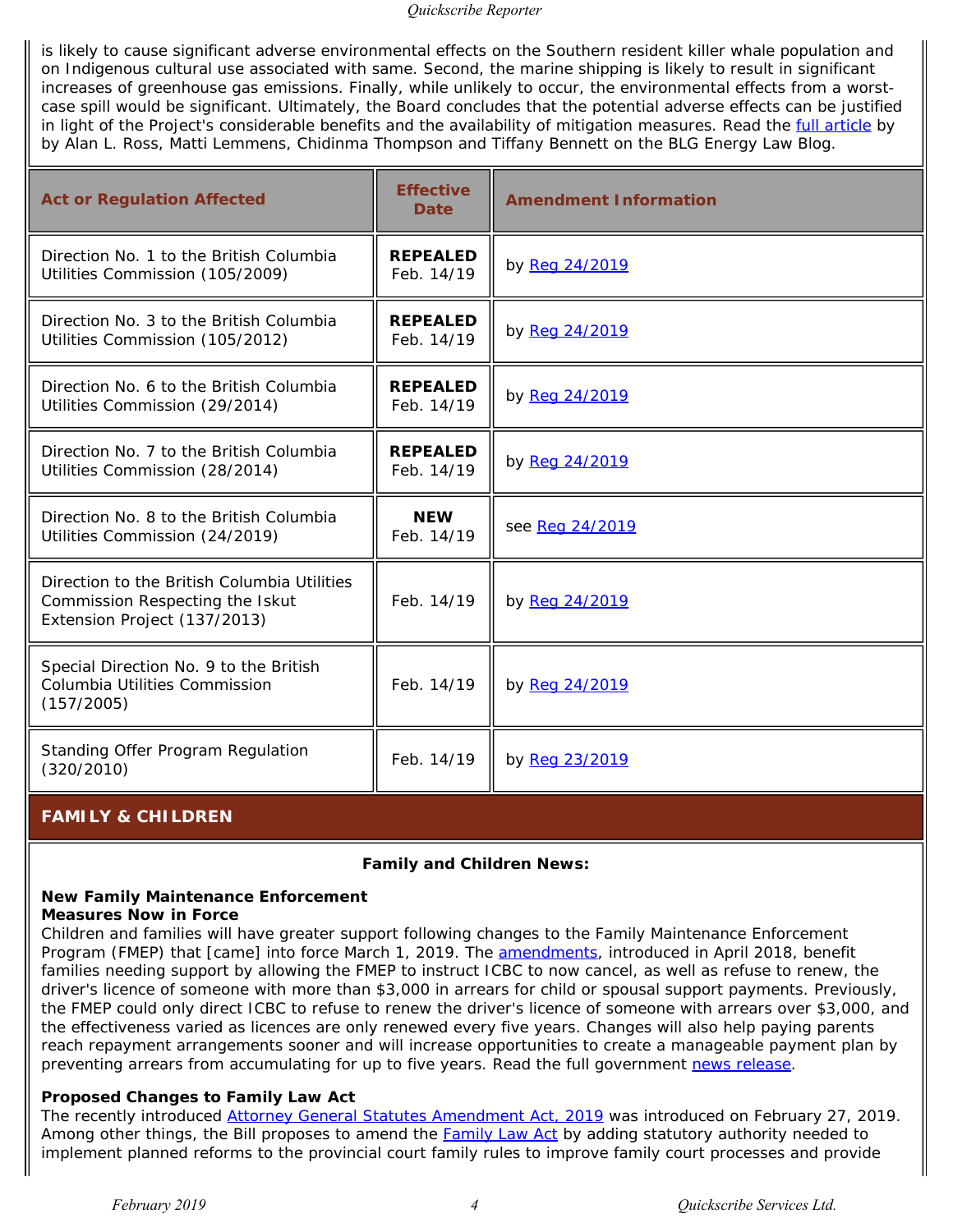better access and outcomes for families who need assistance in resolving family law matters. The amendments include giving additional authority to family justice counsellors to conduct needs assessments, clarifying that participation in assessment and dispute resolution processes suspends the running of time limits for starting a spousal support claim under the *Family Law Act* and adding authority to allow a provincial court judge to review a decision of a judicial officer if they manage some aspects of cases. Read the full [news release](https://news.gov.bc.ca/releases/2019AG0015-000284%20).

## **Changes in Property Ownership Can Have Unexpected and Wide-ranging Consequences in Family Law**

If you are granted right of survivorship on a property, does that constitute a gift? And if so, when does the gifting take place – at the time the right is established, or after the joint owner's death? Those were some of the questions raised in a recent family law case in British Columbia, in which a couple, the Barylas, decided to part ways after nearly forty years of marriage. Prior to their separation, their relationship was, by all accounts, a good one. The Barylas raised two children, became grandparents to four grandchildren, and owned a successful family business that afforded them a rather grand lifestyle in Vernon, B.C. The business ultimately allowed the couple to retire in their mid-forties and live off of the fruits of their hard work. Approximately five years after the parties' retirement and 10 years before their separation, Mr. Baryla's mother's health declined, leaving her with mobility issues. Mr. Baryla arranged for the purchase of the home next door to the Barylas' family home. Mr. Baryla's mother moved into the home and the Barylas assisted with her care. Read the [full article](https://business.financialpost.com/personal-finance/changes-in-property-ownership-can-have-unexpected-and-wide-ranging-consequences-in-family-law%20) in the *Financial Post.*

# **Advocacy Group Challenges Constitutionality of**

# **BC Family Law Legal Aid Regime**

A British Columbia-based women's advocacy group says the provincial government and the Legal Services Society – the legal aid provider in the province – are failing to provide adequate legal aid for family law cases involving domestic violence, especially where women and children are involved. West Coast LEAF is representing the Single Mothers' Alliance of BC and Nicole Bell, a Fraser Valley, BC woman who is personally affected by the inability to access family law legal aid, in a constitutional challenge against the province and the LSS. The case, which was filed in April 2017, hasn't reached trial stage, but if it does, it's projected to commence during February of next year in the Supreme Court of British Columbia. "We are in a crisis situation in BC in terms of people getting access to the [justice] system, particularly in family law and civil law," says Kasari Govender, executive director of West Coast LEAF and co-counsel in the case. "We have a system that's supposed to govern everybody, but unless you could afford to get access to the justice system, that law is essentially meaningless to you." Read the [full article](https://www.canadianlawyermag.com/legalfeeds/author/alexia-kapralos/advocacy-group-challenges-constitutionality-of-bc-family-law-legal-aid-regime-16938/) by Alexia Kapralos in *Canadian Lawyer Magazine*.

| <b>Act or Regulation Affected</b>    | <b>Effective</b><br><b>Date</b> | <b>Amendment Information</b>                                                                                                     |
|--------------------------------------|---------------------------------|----------------------------------------------------------------------------------------------------------------------------------|
| Family Maintenance Enforcement Act   | Mar. 1/19                       | by 2018 Bill 10, c. 14, sections 2 to 4 only (in force<br>by Reg 20/2019), Family Maintenance Enforcement<br>Amendment Act, 2018 |
| Supreme Court Civil Rules (168/2009) | Feb. 11/19                      | by Reg 18/2019                                                                                                                   |

# <span id="page-4-0"></span> **FOREST & ENVIRONMENT**

## **Forest and Environment News:**

#### **Amendments to the** *Canada Shipping Act, 2001* **and**  *Marine Liability Act*

On December 13, 2018, [Bill C-86](http://www.parl.ca/DocumentViewer/en/42-1/bill/C-86/royal-assent), *A second Act to implement certain provisions of the budget tabled in Parliament on February 27, 2018 and other measures*, otherwise known as the *Budget Implementation Act* was given royal assent. This Bill, which was first introduced on October 29, 2018, predominantly pertains to amendments of budget-related legislation, but also proposes significant amendments to both the *[Canada](https://www.quickscribe.bc.ca/secure/index.php?page=document&doc_id=3296) [Shipping Act](https://www.quickscribe.bc.ca/secure/index.php?page=document&doc_id=3296)*, 2001("CSA") and the *[Marine Liability Act](https://laws.justice.gc.ca/eng/acts/M-0.7/index.html)* ("MLA"). The amendments to the CSA were introduced to allow the federal government to regulate for environmental reasons and specifically "to deliver on commitments made under the Oceans Protection Plan to enable the Government to respond to marine pollution incidents faster and more effectively, and to better protect marine ecosystems and habitats". The amendments provide significant new powers and authority that potentially change the marine safety and environmental protection framework in Canada. Read the **[full article](https://mcmillan.ca/Amendments-to-the-Canada-Shipping-Act-2001-and-Marine-Liability-Act)** by Joanna Dawson with McMillan LLP.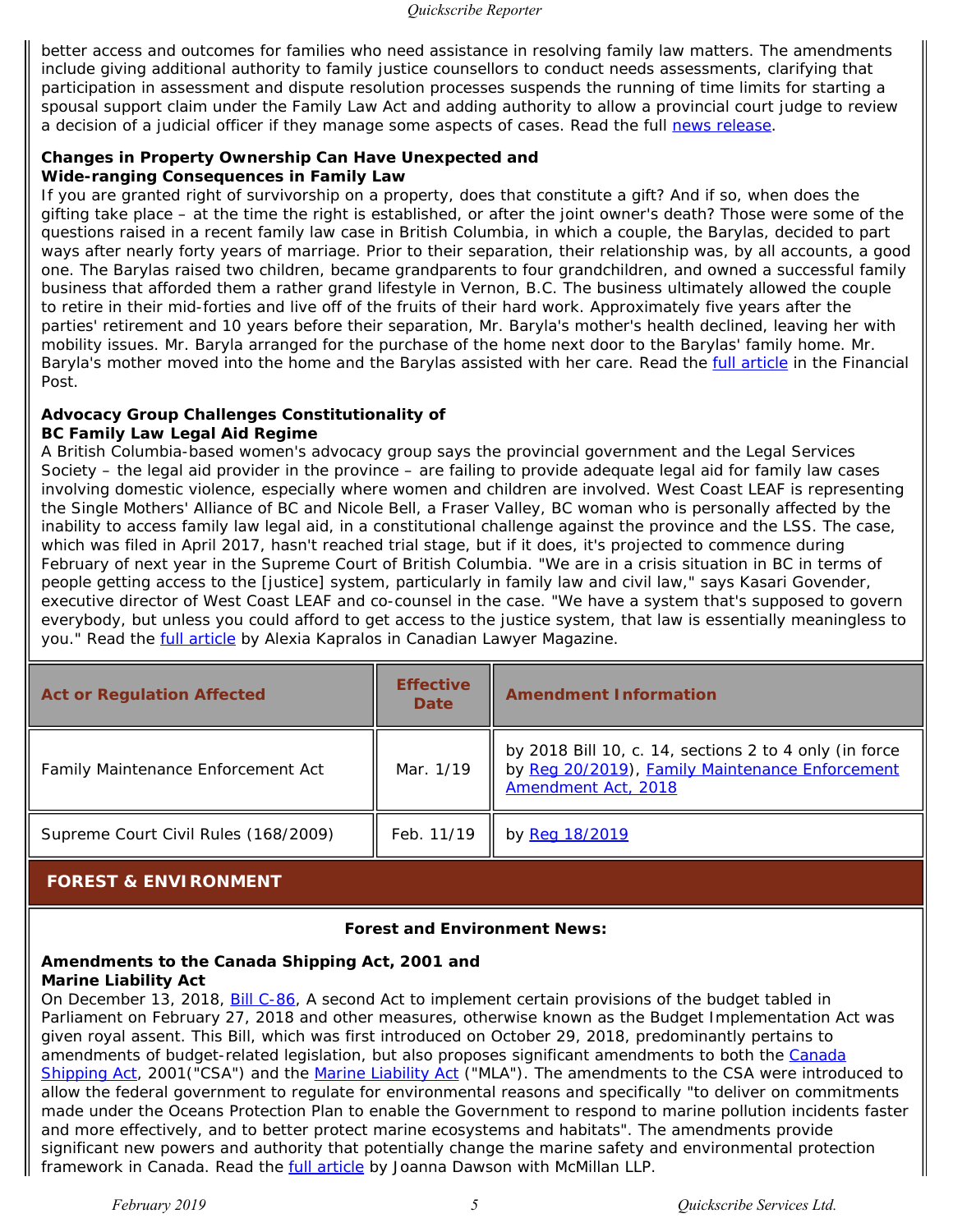## **Winds of Change and Clouds of Uncertainty: The** *Professional Governance Act*

For many companies operating in the natural resource sector, a common barrier to investment decisions is uncertainty; uncertainty around government policies, environmental regulations, tax regulations, fibre supply, and land claims. With the recently passed Bill 49, the *[Professional Governance Act](https://www.quickscribe.bc.ca/secure/repository_redirect.php?document=7404409d94edf55bb94b81d35d58ee34&anchor=)*, regulators and registered professionals working in the natural resource sector now find themselves face to face with that bugaboo, uncertainty. At our forestry conference in early February, I jointly spoke on a plenary panel with the CEOs of Engineers and Geoscientists of BC (Ann English, P.Eng) and College of Applied Biology (Christine Houghton) about the *Professional Governance Act*; reflecting on both the lead up to the Act's passing, and what the future may hold. Uncertainty has held an overwhelming presence since the genesis of the Act. Tight timelines meant a rushed consultation process and writing of the legislation; it also meant a lack of policy clarity, and lack of information such as the cost and business implications for regulators and professionals prior to the Act's introduction. Broad discretion and far-reaching powers of the soon-to-be-established Office of the Superintendent of Professional Governance sustains a degree of ongoing uncertainty. When implemented, the new Act will change how the forest profession operates and requirements of forest professionals in providing professional services. Read the [full article](https://abcfp.ca/WEB/ABCFP/Members/Publications/BCFP_Magazine/ABCFP/Publications/BCFP_Magazine.aspx?hkey=6e8826c0-d6be-4116-bc42-c84c5aa01fb5) in the March - April 2019 issue of *BC Forest Professional Magazine*.

## **Federal Court Quashes Federal Policy allowing Transfer of Salmon into Fish Farms without Testing for Contagious Virus or Consulting with Indigenous Peoples**

On Feb. 4, 2019, the Federal Court issued its reasons for judgment regarding certain decisions made by the Minister of Fisheries, Oceans and Canadian Coast Guard. The Court's reasons were extensive, spanning roughly 200 pages. 'Namgis First Nation, alongside biologist Alexandra Morton, challenged a policy relating to the process associated with authorizing the transfer of smolts (juvenile salmon) grown on land-based hatcheries into oceanbased fish farms. Specifically, the Department of Fisheries and Oceans ("DFO") had an established policy of not testing for the presence of Piscine Orthoreovirus ("PRV") or Heart and Skeletal Muscle Inflammation ("HSMI") prior to issuing licences authorizing such a transfer (the "Policy"). DFO had reconsidered, but maintained, the Policy on several occasions. In this litigation, 'Namgis and Ms. Morton challenged the latest iteration of the Policy, which the Minister confirmed on June 28, 2018. 'Namgis additionally challenged a decision by DFO to issue a specific license pursuant to the Policy, authorizing a transfer of smolts to restock a particular fish farm situated in its territorial waters. Read the *full article* by Paul Seaman, partner with Gowling WLG International Limited.

# **BC Budget: Environmentalists say**

# **Clean BC Cash is a Start**

With the provincial budget including \$902 million for the Clean BC initiative the province has taken further steps to deal with climate change, but there's a long walk ahead, some environmentalists say. "They have checked another box," said Alan Andrews, climate change director with Ecojustice. "The big question for us is: Are we going to see legislation? Are we going to see laws that hold ministers to account for achieving targets?" Over the next three years, the \$902 million committed to the program will fund incentives to steer drivers into cleaner vehicles, fund renovations to improve the efficiency of buildings, offer incentives for homeowners to upgrade windows and heating systems, work with First Nations to switch to cleaner energy sources and provide incentives for industry to clean up. Andrews said despite the "good start," there remains a gap as the plan will only get BC 75 per cent toward its 2030 emissions target. Jill Doucette, chief executive of Synergy Enterprises, said the budget showed the government is putting its money where its mouth is. Read the full *Times Colonist* [article](https://www.timescolonist.com/business/b-c-budget-environmentalists-say-clean-b-c-cash-is-a-start-1.23640440).

# **Environmental Appeal Board Decisions**

There were two Environmental Appeal Board decisions in the month of February:

# *[Water Sustainability Act](https://www.quickscribe.bc.ca/secure/index.php?page=document&doc_id=4249)*

*[Clara London v. Deputy Comptroller of Water Rights](http://www.eab.gov.bc.ca/water/2016wat002b.pdf) (BC Hydro and Power Authority, Third Party)* [Final Decision – Appeal Dismissed]

# *[Environmental Management Act](https://www.quickscribe.bc.ca/secure/index.php?page=document&doc_id=742)*

*[Mark Spittael v. Delegate of the Director,](http://www.eab.gov.bc.ca/ema/2018ema046a_consent_order.pdf) [Environmental Management Act](http://www.eab.gov.bc.ca/ema/2018ema046a_consent_order.pdf)* [Consent Order – Appeal Allowed in Part]

Visit the Environmental Appeal Board [website](http://www.eab.gov.bc.ca/decisions.htm) for more information.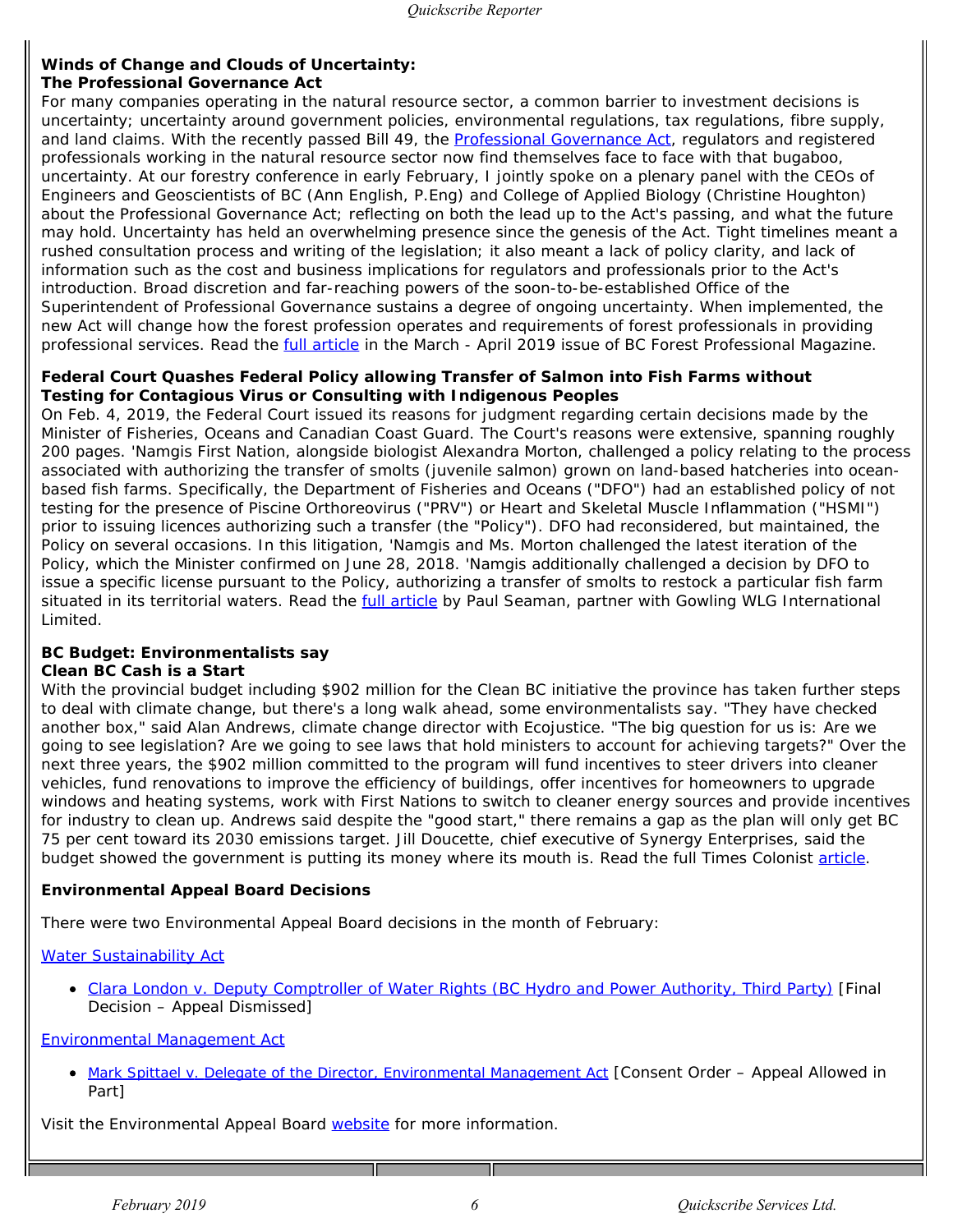| <b>Act or Regulation Affected</b>                                                   | <b>Effective</b><br><b>Date</b> | <b>Amendment Information</b>                                                                                              |
|-------------------------------------------------------------------------------------|---------------------------------|---------------------------------------------------------------------------------------------------------------------------|
| Administrative Penalties Regulation<br>(Environmental Management Act)<br>(133/2014) | Feb. 28/19                      | by Reg 7/2019                                                                                                             |
| Agricultural Waste Control Regulation<br>(131/92)                                   | <b>REPEALED</b><br>Feb. 28/19   | by Reg 7/2019                                                                                                             |
| Code of Practice for Agricultural<br>Environment<br>Management (8/2019)             | <b>NEW</b><br>Feb. 28/19        | see Reg 8/2019                                                                                                            |
| Code of Practice for the Slaughter and<br>Poultry Processing Industries             | Feb. 28/19                      | by Reg 8/2019                                                                                                             |
| Mushroom Compost Facilities Regulation<br>(413/98)                                  | Feb. 28/19                      | by Reg 7/2019                                                                                                             |
| Organic Matter Recycling Regulation<br>(18/2002)                                    | Feb. 28/19                      | by Reg 7/2019                                                                                                             |
| Solid Fuel Burning Domestic Appliance<br>Regulation (218/2016)                      | Feb. 28/19                      | by Reg 7/2019                                                                                                             |
| Water Sustainability Act                                                            | Feb. 22/19                      | by 2018 Bill 52, c. 56, section 54 only (in force by<br>Reg 30/2019), Agricultural Land Commission<br>Amendment Act, 2018 |
| Water Sustainability Fees, Rentals and<br>Charges Tariff Regulation (37/2016)       | Feb. 19/19                      | by Reg 27/2019                                                                                                            |
| Water Sustainability Regulation<br>(36/2016)                                        | Feb. 19/19                      | by Reg 27/2019                                                                                                            |
| Waste Discharge Regulation                                                          | Feb. 28/19                      | by Regs 7/2019 and Reg 8/2019                                                                                             |

# <span id="page-6-0"></span>**HEALTH**

#### **Health News:**

#### **Ian Mulgrew: Marathon Medicare Challenge is BC's Zombie Trial**

The marathon medicare trial has lurched back to life and plans to sail past its fourth anniversary of somnolent proceedings with a hearty, "Not dead yet!" After another languorous winter holiday, BC Supreme Court Justice John Steeves and the flock of lawyers decided this month that the plaintiffs will try to finish their case by the end of March – maybe, better add a week to make sure. "Given our history, I'm thinking April 8," Steeves suggested for the intervenors to begin their defence of the status quo. No need to rush, the justice said he needs to first ensure everything gets done. There are five outstanding applications he must rule on, continuing sour objections. In early March, for instance, he'll hear the government's objections to a children's spine surgeon testifying that someone at Children's Hospital manipulated wait times. "Frankly, I'm not about to let you close until all that is done," Steeves told the representative patients and private clinics challenging the *[Medicare](https://www.quickscribe.bc.ca/secure/index.php?page=document&doc_id=686) [Protection Act's](https://www.quickscribe.bc.ca/secure/index.php?page=document&doc_id=686)* prohibitions on access to private care. Read the full *Vancouver Sun* [column](https://vancouversun.com/opinion/columnists/ian-mulgrew-marathon-medicare-challenge-is-b-c-s-zombie-trial%20).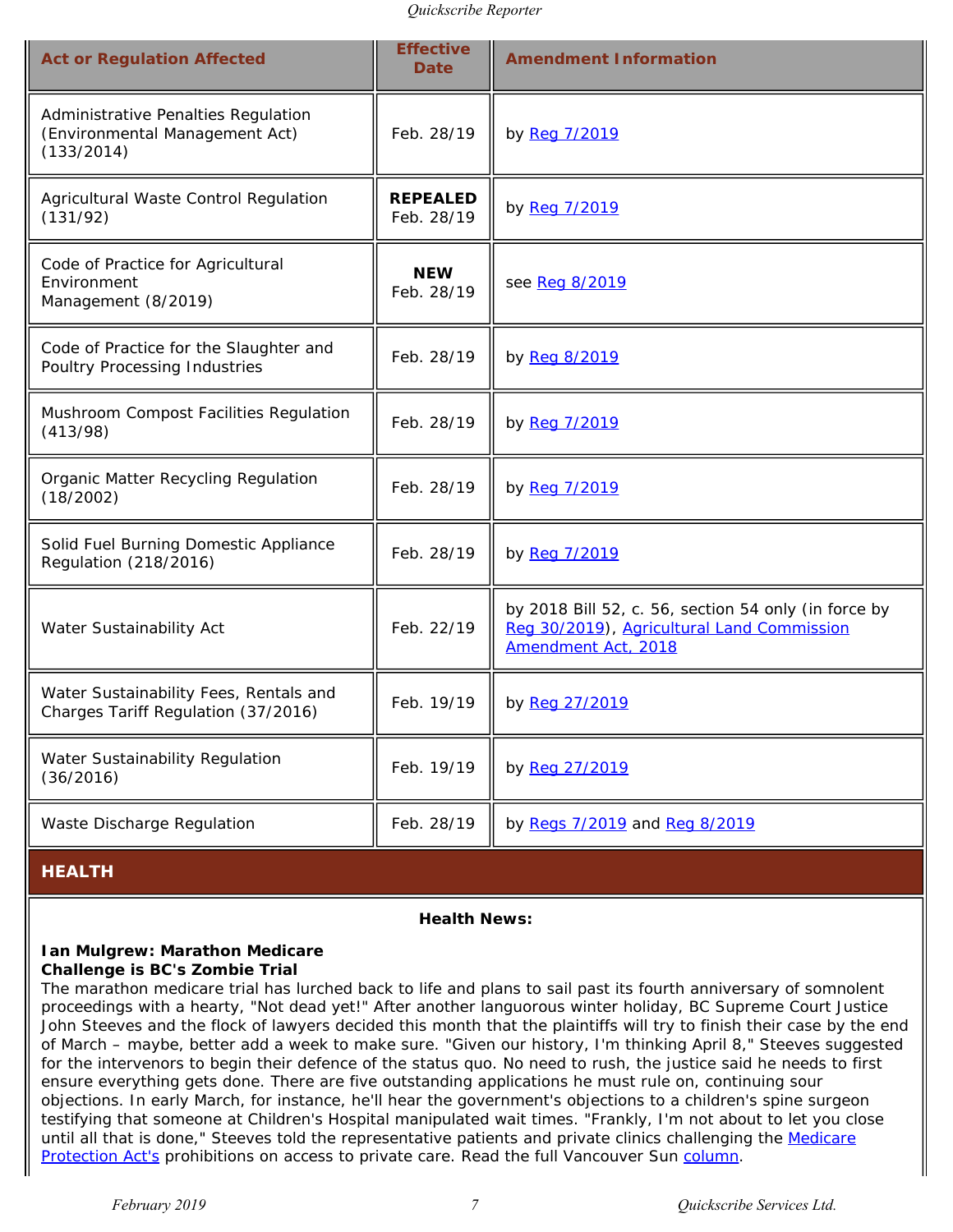#### **Case Summary: Can the Human Rights Tribunal Second Guess the Exercise of Medical Judgment:**

*Court rejects Hospital's argument that patient's human rights complaint for discriminatory treatment as having no prospect of success.*The petitioner hospital was unsuccessful on judicial review in setting aside the decision of the Human Rights Tribunal to not summarily dismiss a human rights complaint as having no reasonable prospect of success under [section 27\(1\)](https://www.quickscribe.bc.ca/secure/document_content.php?doc_id=396&toc_id=2857#396-94709) of the *[Human Rights Code](https://www.quickscribe.bc.ca/secure/index.php?page=document&doc_id=396)*. The complaint was for alleged discrimination by the hospital on the grounds of mental and physical disability in relation to the provision of services. The court found that the complaint had some prospect of success and that the Tribunal's decision was not patently unreasonable. The court rejected the argument that the Tribunal was not in a position to second-guess the exercise of professional medical judgment by the hospital staff in the provision of services, absent discrimination. Read the [full article](https://www.harpergrey.com/knowledge/case-summary-can-the-human-rights-tribunal-second-guess-the-exercise-of-medical-judgment-court-rejects-hospitals-argument-that-patients-human-rights-complaint-for-discriminatory-tr/) by Adam Way of Harper Grey LLP.

| <b>Act or Regulation Affected</b>                        | <b>Effective</b><br><b>Date</b> | <b>Amendment Information</b>                                                                                              |
|----------------------------------------------------------|---------------------------------|---------------------------------------------------------------------------------------------------------------------------|
| <b>Hospital District Act</b>                             | Feb. 22/19                      | by 2018 Bill 52, c. 56, section 41 only (in force by<br>Reg 30/2019), Agricultural Land Commission<br>Amendment Act, 2018 |
| Public Health Impediments Regulation<br>(50/2009)        | Feb. 11/19                      | by Reg 21/2019                                                                                                            |
| Veterinary Drug and Medicated Feed<br>Regulation (47/82) | Feb. 19/19                      | by Reg 26/2019                                                                                                            |

# <span id="page-7-0"></span>**LABOUR & EMPLOYMENT**

# **Labour and Employment News:**

## **BC Introduces Sick Days as Part of Proposed Employment Law Changes**

Canadian Federation of Independent Business says entrepreneurs need flexibility to manage employees. British Columbia may soon introduce unpaid sick days as part of a slew of proposed changes to the province's *[Employment Standards Act](https://www.quickscribe.bc.ca/secure/index.php?page=document&doc_id=224)*. The province released a report [late last week](https://news.gov.bc.ca/releases/2019LBR0002-000301) seeking feedback on the adjustments to the act over the next month. The report says most of the review committee members agreed on a total of seven days unpaid leave per year for workers who are sick, or need to take time off to attend to urgent family needs. Currently, the province only protects up to five days unpaid leave per year for family care. BC and Nunavut are the only Canadian jurisdictions that don't include protections for workers who need to take time off when they're sick or hurt, according to the province's report. Read the CBC [article](https://www.cbc.ca/news/canada/british-columbia/b-c-introduces-sick-days-as-part-of-proposed-employment-law-changes-1.5040214?cmp=rss%20).

#### **Major Changes Coming to the Canada Labour Code**

The *[Canada Labour Code](https://www.quickscribe.bc.ca/secure/index.php?page=document&doc_id=5672)* ("the Code") prescribes the minimum labour standards for federally regulated workplaces. On October 29, 2018, the Federal Government introduced in First Reading **Bill C-86**, in order to amend a number of provisions of Part III of the Code. Bill C-86 received Royal Assent on December 13, 2018, and thus began the so-called "modernization" of the Code. The amendments will likely come into effect by the end of 2019, though the timeframe is not entirely clear at this point. The amendments are to the benefit of employees, with increases in leave provisions, termination notice and vacation pay, and the implementation of an equal pay rule. A general overview of some of the key amendments to the Code are detailed below: Read the [full article](https://www.dlapiper.com/en/canada/insights/publications/2019/02/major-changes-coming-to-the-canada-labour-code/%20) by Elise Calvert and [Michael D. A. Ford](https://www.dlapiper.com/en/canada/people/f/ford-michael/), Q.C. with DLA Piper.

# **Human Rights and Labour Legislation Held not to Oust Jurisdiction over Class Action for Breach of Employment Contranct**

In *[Lewis v. WestJet Airlines Ltd.](https://www.courts.gov.bc.ca/jdb-txt/ca/19/00/2019BCCA0063.htm)*, the British Columbia Court of Appeal confirmed that the court's jurisdiction to hear cases alleging breach of an employment contract will not be ousted by the operation of the *[Canadian](https://www.quickscribe.bc.ca/secure/index.php?page=document&doc_id=4180) [Human Rights Act](https://www.quickscribe.bc.ca/secure/index.php?page=document&doc_id=4180)*, or the *[Canada Labour Code](https://www.quickscribe.bc.ca/secure/index.php?page=document&doc_id=5672)*, even if discrimination or harassment is alleged. Lewis is a proposed class action that has not yet been certified. Ms. Lewis brought an action for breach of contract against her employer, WestJet, for allegedly failing to fulfil an "Anti-Harassment" promise contained in her and her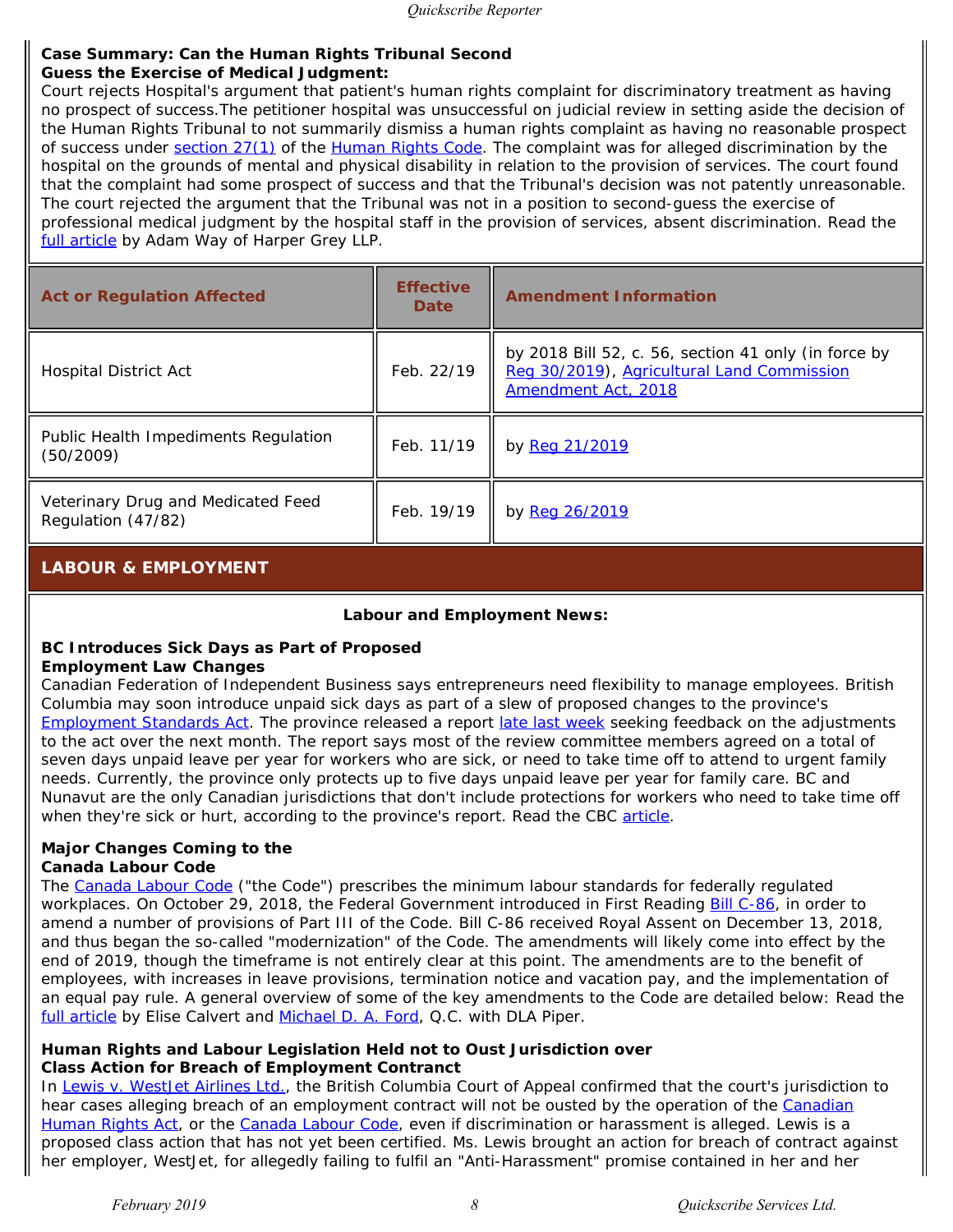colleagues' contracts of employment. The promise had incorporated WestJet's various policies relating to human rights and discrimination. WestJet brought an application to strike the class action on the basis that the courts lacked jurisdiction to hear the dispute. WestJet argued that the substance or essential character of the claim was that WestJet had breached the proposed class' statutory rights protected under the *Canadian Human Rights Act* and the *Canada Labour Code* by failing to provide a workplace free from discrimination, sexual and other harassment. As a result, WestJet alleged that the pleading of "breach of contract" was merely a drafting technique disguising the true substance of the claim, which was properly within the jurisdiction of the Canadian Human Rights Tribunal. The plaintiff argued that this was not a case where she was seeking to enforce statutorily conferred rights through a civil action where those rights arose solely from statute. Rather, her claim was for breach of the employment contract. While the statutory rights conferred under the human rights and labour legislation may overlap with or replicate her rights under the employment contract, this should not prevent her from choosing her cause of action, remedy or procedure (i.e. through a class proceeding). Read the [full article](https://blg.com/en/News-And-Publications/Publication_5576%20) by [Shelby Liesch](https://blg.com/en/Our-People/Pages/Liesch-Shelby.aspx) with Borden Ladner Gervais LLP.

# **Independent or Dependent Contractor? BC Court Finds No Severance Owing to Long Term Service Provider**

A recent decision of the British Columbia Provincial Court serves as an important reminder of the factors a court will consider when determining whether an individual is a dependent contractor and of the repercussions dependent contractor status may have on severance obligations upon termination. In *Thomas v. Vancouver Free Press Publishing Corp.*, the BC Provincial Court considered whether Colin Thomas, a freelance writer, was a dependent contractor of the Vancouver Free Press Publishing Corp. ("Vancouver Free Press"). Mr. Thomas conceded that he was never an employee of the Vancouver Free Press, but claimed that he was a dependent contractor and was therefore entitled to reasonable notice or pay in lieu of notice upon his termination. Ultimately, the Court found that Mr. Thomas was not a dependent contractor and was therefore not entitled to notice or pay in lieu. Read the *full article* by Hilary D. Henley and Rosie Schlagintweit, Articling Student with McMillan LLP.

#### **Genetic Characteristics: A Developing Ground of Discrimination**

With companies like 23andMe, genetic testing has become increasingly popular in recent years. Genetic tests may confirm a diagnosis, indicate that a person is a carrier of a particular genetic mutation, or identify an increased risk of developing a certain disease. While this genetic information can help individuals make informed decisions about their health and take preventative action, there is some concern that this information may be used by employers to the disadvantage of individuals. Might it be used to refuse to hire someone, deny a promotion, or terminate an employee? The federal government was the first to enact legislation in response to such concerns. And a bill is now before the Ontario Legislature that would prohibit employers from discriminating against employees on the basis of their genetic characteristics. The courts have also started to weigh in on the issue, in the context of the subjective component of discrimination, or "perceived disability". Read the *full article* by [Rachel Devon](https://www.fasken.com/en/rachel-devon) of Fasken.

| <b>Act or Regulation Affected</b>                                                       | <b>Effective</b><br><b>Date</b> | <b>Amendment Information</b> |
|-----------------------------------------------------------------------------------------|---------------------------------|------------------------------|
| <b>Employment and Assistance Regulation</b><br>(263/2002)                               | Feb. 11/19                      | by Reg 19/2019               |
| <b>Employment and Assistance for Persons</b><br>with Disabilities Regulation (265/2002) | Feb. 11/19                      | by Reg 19/2019               |

# <span id="page-8-0"></span>**LOCAL GOVERNMENT**

#### **Local Government News:**

#### **Legislative Changes to Benefit BC Local Governments, Communities**

The Province has proposed a number of legislative changes that will clarify provincial and local government authorities, help local governments better respond to community needs and support British Columbia's affordable housing goals. If passed, the [Municipal Affairs and Housing Statutes Amendment Act, 2019](https://www.quickscribe.bc.ca/secure/repository_redirect.php?document=8655503bb0ba344a6d671853bb69d25a&anchor=) will amend the following provincial statutes: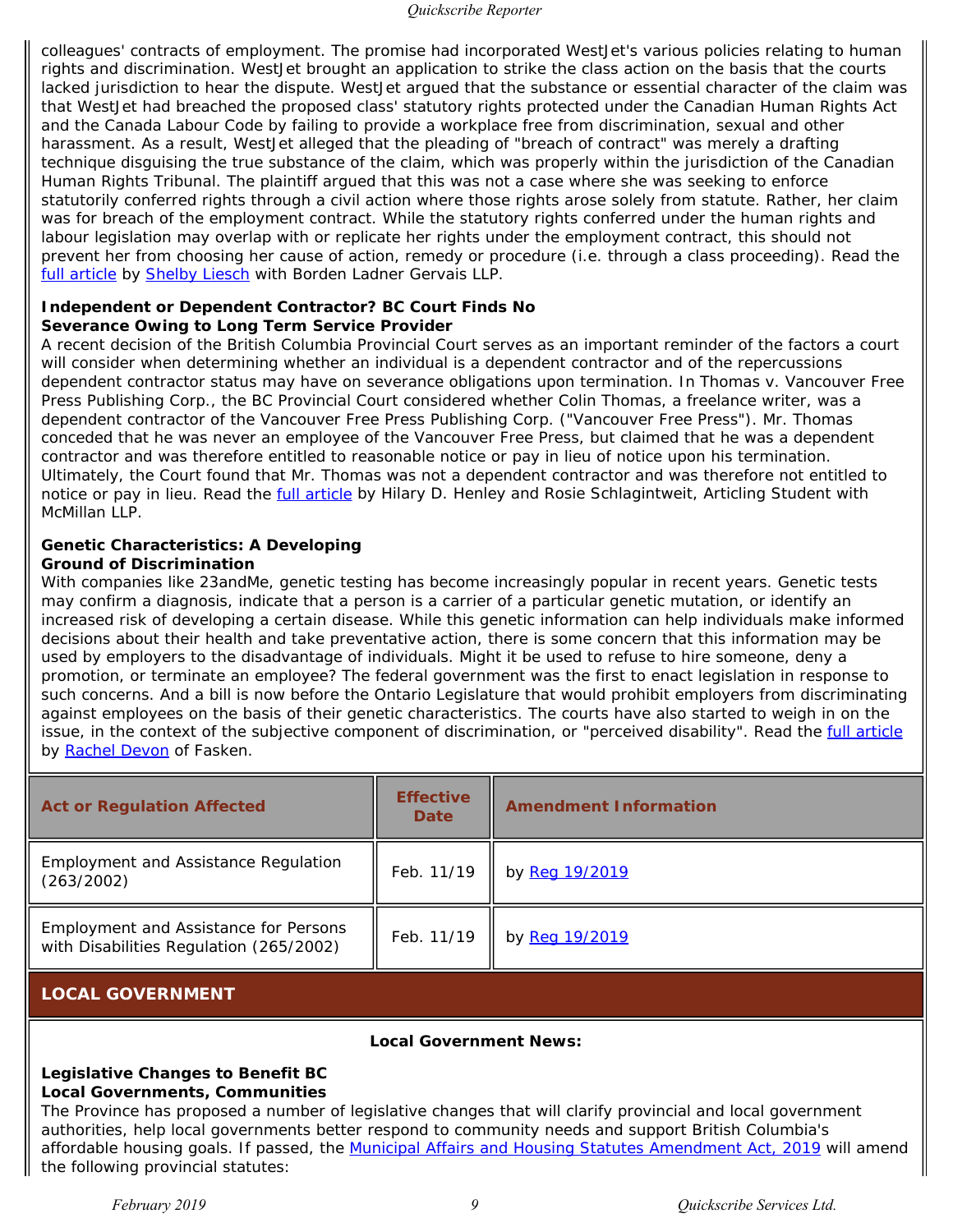The *[Vancouver Charter](https://www.quickscribe.bc.ca/secure/index.php?page=document&doc_id=1699)*: The proposed changes would align *Vancouver Charter* authorities with those under the *Local Government Act*, allowing the City of Vancouver to use housing agreements to limit sale, lease and share prices of housing units. These amendments support the city's initiatives to expand the range of affordable housing options and support government's 30-point plan on housing affordability.

The *[Building Act](https://www.quickscribe.bc.ca/secure/index.php?page=document&doc_id=4462)*: The proposed amendments would provide flexibility for the Province to share some authority on specific building regulations with local governments, while still allowing the Province to establish effective regulations on a number of emerging issues, including secondary suites, fire sprinklers and the establishment of a code for existing buildings as part of the climate action commitments in CleanBC.

The *[Local Government Act](https://www.quickscribe.bc.ca/secure/index.php?page=document&doc_id=4556)*: The proposed changes would allow local governments to better respond to various community needs. The proposed changes respond to the increasing recognition that access to high-speed internet has evolved into a basic service. The changes will allow regional districts to assist businesses in bringing high-speed internet to underserved communities. Amendments will remove a redundant requirement in relation to notices of assent voting.

Read the full government [news release](https://news.gov.bc.ca/releases/2019MAH0028-000224%20).

#### **Local Government Officials and the Duty of Care: The BC Court of Appeal Reverses the BC Supreme Court Decision in Wu v. Vancouver (City)**

By its January 21, 2019 decision in *Wu. V. Vancouver (City)*, [2019 BCCA 23](https://www.courts.gov.bc.ca/jdb-txt/ca/19/00/2019BCCA0023.htm), the BC Court of Appeal has overturned the 2017 decision of the BC Supreme Court in the case of *Wu v. Vancouver (City)*, [2017 BCSC 2072](https://www.courts.gov.bc.ca/jdb-txt/sc/17/20/2017BCSC2072.htm) and has made important findings as it relates to the limits of legal duties owed by public bodies such as local governments, and the liability to which they may be exposed. The Court of Appeal has identified that public officials are under a statutory duty to act in accordance with their statutory obligations. Where a public official fails to act in accordance with his or her statutory obligations, including a duty to make a decision in a timely fashion, remedies exist in administrative law, for example, through legal proceedings intended to compel a decision to be made by the public official. Having identified this duty, however, the Court of Appeal has confirmed that liability on the part of a public authority does not flow as a consequence of a breach of a statutory duty, and has further identified that, with some exceptions, private law concepts such as the tort of negligence do not generally apply to the types of interactions with the public which are inherent as part of the regular business of a local government.

*Background and BC Supreme Court Decision*: In *Wu v. Vancouver (City)*, 2017 BCSC 2072, the BC Supreme Court found that the City of Vancouver (the "City") failed to process an application for a development permit within a "reasonable time". The plaintiff homeowner wished to demolish a pre-1940 heritage home that the City considered it may wish to protect. Under the existing legislative scheme, if the parties could not agree on terms of retention for the home, and if the City designate the home as protected heritage property by bylaw, the City was obliged to compensate the plaintiff for the loss of property value.

Read the **full article** by Jeff Locke and Kerri Crawford of Stewart McDannold Stuart.

# **Case Summary: Court Upholds District's Decision not to**

## **Grant Business Licenses for Short-term Rentals**

The petitioners were townhouse owners in Tofino who rented out their units as short-term rentals. They applied for business licenses to operate their short term rentals in 2017 from the defendant, the Corporation of the District of Tofino (the "District"), a local government incorporated under the *[Community Charter](https://www.quickscribe.bc.ca/secure/index.php?page=document&doc_id=713)*, SBC 2003, c. 26. The petitioners took the position that when the townhomes were built between 1998-2001, pursuant to the zoning bylaws in force at the time (the "1997 Zoning Bylaw"), and the terms of the restrictive covenant against the lands which were zoned RM2, the townhouse units could be rented out for more than one night but less than 30 nights. The petitioners argued that, notwithstanding amendments to the zoning bylaws which permits shortterm rentals in some zones, but not in RM2, their short-term rentals are a lawful non-conforming use of the lands and that a business license is not required to operate their short-term rentals. Read the *full article* by Joanne Barnum with Harper Grey LLP.

## **Province Will Retain AGLG Office**

Selina Robinson, Minister of Municipal Affairs and Housing, has [announced](https://www.ubcm.ca/assets/Resolutions%7Eand%7EPolicy/Policy/Finance/244035%20Working%20Group%20Members%20Signed%20Final.pdf) that the province will retain the office of the Auditor General for Local Government (AGLG) following the completion of a *five-year review*. The review found that a significant number of respondents had made changes to local practices based on the outputs of the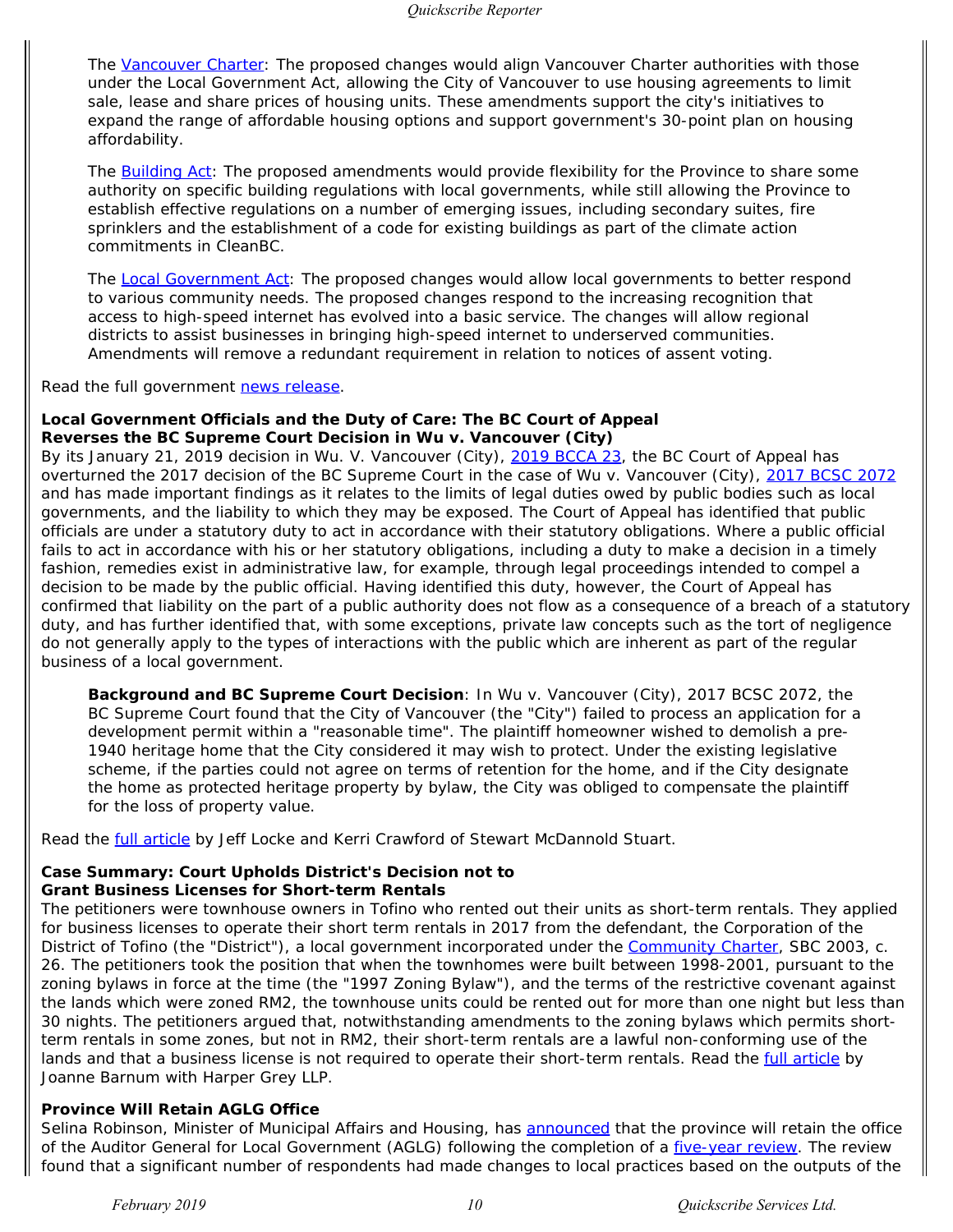AGLG. The report also flagged the high average cost of performance audits, with a cost per audit of \$500,000. The five-year review of the *[Auditor General for Local Government Act](https://www.quickscribe.bc.ca/secure/index.php?page=document&doc_id=3910)* and the AGLG office is required by legislation. The Ministry of Municipal Affairs and Housing (MMAH) contracted with Kelly Daniels, formerly the CAO of the Capital Regional District and Nanaimo Regional District, to undertake the review. A Working Group made up of UBCM President Arjun Singh and Executive Director Gary MacIsaac, along with representatives from the Local Government Management Association and three members from MMAH, including the Assistant Deputy Minister who functioned as the Chair, advised the consultant. Read the UBCM [article](https://www.ubcm.ca/EN/meta/news/news-archive/2019-archive/province-will-retain-aglg-office.html).

# *Agricultural Land Commission Act* **Updates**

[Amendments](https://www.quickscribe.bc.ca/secure/repository_redirect.php?document=fdbd84f0e84431839da2cf94b0c6c978&anchor=) to the *[Agricultural Land Commission Act](https://www.quickscribe.bc.ca/secure/index.php?page=document&doc_id=564)* came into force on February 22, 2019, encouraging farming and protecting farmland by banning mega-mansions, preventing illegal dumping of waste on farmland and reunifying the Agricultural Land Reserve as a single zone to ensure consistent rules. A new regulation, the [Agricultural Land Reserve Use Regulation,](https://www.quickscribe.bc.ca/secure/index.php?page=document&doc_id=5798) was also introduced to strengthen changes to the Act and provide clarity on the permitted uses of land within the Agricultural Land Reserve.

| <b>Act or Regulation Affected</b>                                                                                                                         | <b>Effective</b><br><b>Date</b> | <b>Amendment Information</b>                                                                                                             |
|-----------------------------------------------------------------------------------------------------------------------------------------------------------|---------------------------------|------------------------------------------------------------------------------------------------------------------------------------------|
| Agricultural Land Commission Act                                                                                                                          | Feb. 22/19                      | by 2018 Bill 52, c. 56, sections 1 to 39 only (in force<br>by Reg 30/2019), Agricultural Land Commission<br>Amendment Act, 2018          |
| Agricultural Land Reserve General<br>Regulation (171/2002) (title changed<br>from Agricultural Land Reserve Use,<br>Subdivision and Procedure Regulation) | Feb. 22/19                      | by Reg 30/2019                                                                                                                           |
| Agricultural Land Reserve Use Regulation<br>(30/2019)                                                                                                     | <b>NEW</b><br>Feb. 22/19        | see Reg 30/2019                                                                                                                          |
| Assessment Act                                                                                                                                            | Feb. 22/19                      | by 2018 Bill 52, c. 56, section 41 only (in force by<br>Reg 30/2019), Agricultural Land Commission<br>Amendment Act, 2018                |
| Assessment Authority Act                                                                                                                                  | Feb. 22/19                      | by 2018 Bill 52, c. 56, section 42 only (in force by<br>Reg 30/2019), Agricultural Land Commission<br>Amendment Act, 2018                |
| Cannabis Licensing Regulation<br>(202/2018)                                                                                                               | Feb. 25/19                      | by Reg 31/2019                                                                                                                           |
| Farm Practices Protection (Right to Farm)<br>Act                                                                                                          | Feb. 22/19                      | by 2018 Bill 52, c. 56, sections 43 and 44 only (in<br>force by Reg 30/2019), Agricultural Land<br><b>Commission Amendment Act, 2018</b> |
| <b>Local Government Act</b>                                                                                                                               | Feb. 22/19                      | by 2018 Bill 52, c. 56, sections 47 to 50 only (in<br>force by Reg 30/2019), Agricultural Land<br><b>Commission Amendment Act, 2018</b>  |
| School Act                                                                                                                                                | Feb. 22/19                      | by 2018 Bill 52, c. 56, sections 51 and 52 only (in<br>force by Reg 30/2019), Agricultural Land<br><b>Commission Amendment Act, 2018</b> |
| South Coast British Columbia<br>Transportation Authority Act                                                                                              | Feb. 22/19                      | by 2018 Bill 52, c. 56, section 53 only (in force by<br>Reg 30/2019), Agricultural Land Commission                                       |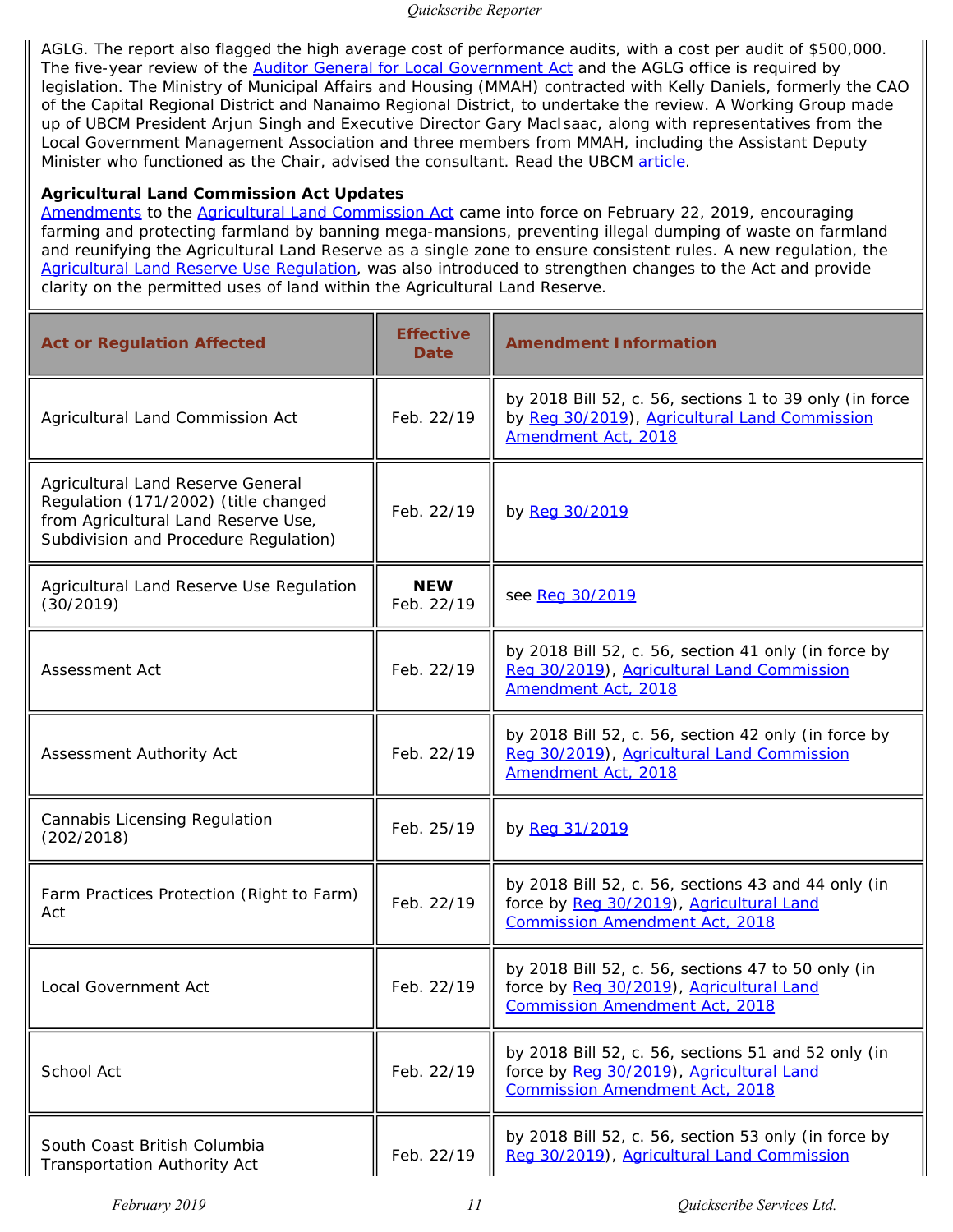[Amendment Act, 2018](https://www.quickscribe.bc.ca/secure/repository_redirect.php?document=fdbd84f0e84431839da2cf94b0c6c978&anchor=s53)

#### <span id="page-11-0"></span>**MISCELLANEOUS**

#### **Miscellaneous News:**

#### **British Columbia to Introduce UNDRIP Legislation**

On February 12, 2019, the British Columbia government announced plans to introduce legislation that implements the [United Nations Declaration on the Rights of Indigenous People](https://www.quickscribe.bc.ca/secure/index.php?page=document&doc_id=5796) (UNDRIP) (the Legislation), as part of the provincial government's reconciliation objective. UNDRIP consists of 46 articles that offer guidance to governments on recognizing and promoting basic human rights of Indigenous peoples around the world, as well as their right to self-determination. The most contentious principles relate to obtaining the free, prior and informed consent (FPIC) of Indigenous communities before undertaking certain actions, including prior to approving any project affecting their lands or resources. If the Legislation is passed, then B.C. will be the first province in Canada to endorse UNDRIP through legislation. This update summarizes the status of UNDRIP in Canada and discusses potential implications of the Legislation. Read the [full article](https://www.bennettjones.com/en/Blogs-Section/British-Columbia-to-Introduce-UNDRIP-Legislation%20) written by Radha D. Curpen, David Bursey, Sharon G.K. Singh and Amy O'Connor of Bennett Jones LLP.

#### **BC Aims to Strengthen Consumer Protections with Payday Loan Law**

Proposed amendments to existing law would set borrowing limits and prohibit some fees and charges. British Columbia is amending its consumer protection law to offer more safeguards for people forced to turn to high-cost loan services and risk being caught in an endless cycle of debt payments. Solicitor General Mike Farnworth says [proposed amendments](https://www.quickscribe.bc.ca/secure/repository_redirect.php?document=47ee98b78679047b27c28738f03a4ff9&anchor=) to BC's *[Business Practices and Consumer Protection Act](https://www.quickscribe.bc.ca/secure/index.php?page=document&doc_id=794)* will set limits on borrowing costs, prohibit certain fees and charges and restrict the use of borrowers' personal information. The minority New Democrat government highlighted stronger consumer protection measures in its throne speech earlier this month, saying it plans to crack down on unfair payday loan practices. Last June, the government capped fees for cashing assistance cheques at \$2 plus one per cent of the value of the cheque up to a maximum of \$10 and lowered the maximum fees for payday loans to \$15 for every \$100 borrowed. Read the CBC [article](https://www.cbc.ca/news/canada/british-columbia/b-c-strengthen-consumer-protections-payday-loan-law-1.5034638).

#### **When a Privacy Policy is not Enough: Canadian Privacy Commissioners Issue New guidance on Obtaining Meaningful Consent**

The Privacy Commissioners of Canada, Alberta and British Columbia have jointly issued guidelines to help organizations obtain meaningful consent from individuals for the collection, use and disclosure of their personal information. The previously written Guidelines came into effect in January 2019 and are now applied by the Commissioners when evaluating organizational conduct. The impetus for these Guidelines likely arises in large part from the European Union's General Data Protection Regulation ("GDPR"), which requires much greater transparency from organizations in order for consent provided by data subjects to be legally valid. In making clear that the Canadian *[Personal Information Protection and Electronic Documents Act](https://laws.justice.gc.ca/eng/acts/P-8.6/)* ("PIPEDA"), the Alberta *Personal Information Protection Act* ("Alberta PIPA"), and the British Columbia *[Personal Information Protection](https://www.quickscribe.bc.ca/secure/index.php?page=document&doc_id=709) [Act](https://www.quickscribe.bc.ca/secure/index.php?page=document&doc_id=709)* ("BC PIPA") will be interpreted by the respective Commissioners in a way that conforms to GDPR-like consent standards, the Commissioners have taken a solid step toward maintaining Canada's adequacy status with the EU. Read the **full article** by Tamara Hunter with DLA Piper.

| <b>Act or Regulation Affected</b>                       | <b>Effective</b><br><b>Date</b> | <b>Amendment Information</b> |
|---------------------------------------------------------|---------------------------------|------------------------------|
| Exemption Regulation (27/2002)                          | Feb. 19/19                      | by Reg 28/2019               |
| Freedom of Information and Protection of<br>Privacy Act | Feb. 21/19                      | by Reg 29/2019               |
| Supreme Court Civil Rules (168/2009)                    | Feb. 11/19                      | by Reg 18/2019               |

## <span id="page-11-1"></span>**MOTOR VEHICLE & TRAFFIC**

**Motor Vehicle and Traffic News:**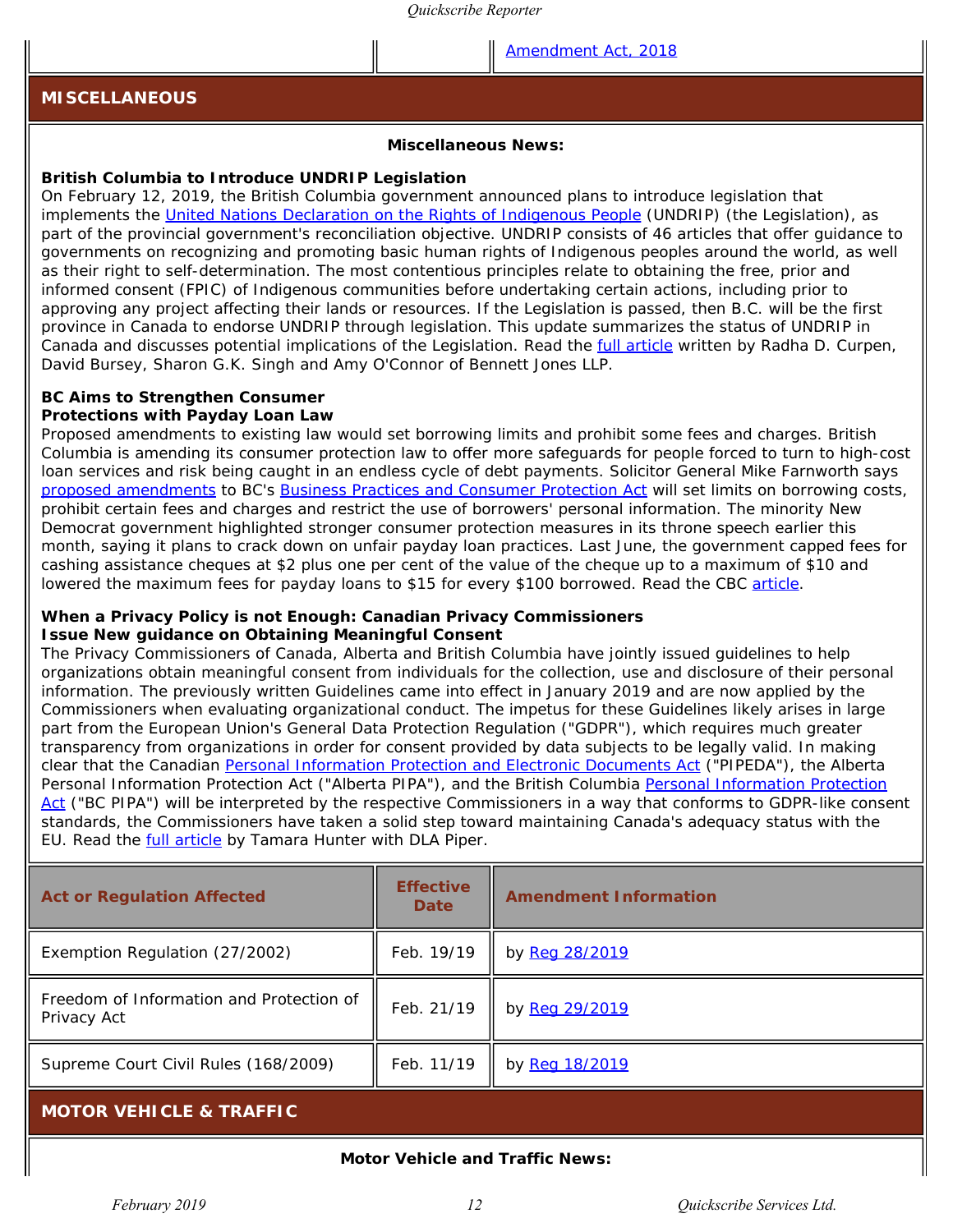## **Case Summary: A Sandbar is not a Highway**

*Adam v. Insurance Corp. of British Columbia*, [2018] B.C.J. No. 6943, [2018 BCCA 482](https://www.courts.gov.bc.ca/jdb-txt/ca/18/04/2018BCCA0482.htm), British Columbia Court of Appeal, December 20, 2018, S.D. Frankel, K.C. Mackenzie and D.C. Harris JJ.A. The British Columbia Court of Appeal heard an appeal from a summary trial application in which the issue was whether a sandbar on the Fraser River is a "highway" for the purposes of [s. 24](https://www.quickscribe.bc.ca/secure/document_content.php?doc_id=186&toc_id=1395#186-31492) of the *[Insurance \(Vehicle\) Act](https://www.quickscribe.bc.ca/secure/index.php?page=document&doc_id=186)*. The plaintiff brought an action against ICBC under the unidentified motorist provisions of the *Insurance (Vehicle) Act* in respect of injuries he sustained as a result of a collision with an unidentified motorist. The accident occurred on a sandbar of the Fraser River in Chilliwack. The sandbar is approximately one kilometre wide and consists of sand and gravel. It is accessed by a road. The sandbar is used by vehicles to park, fish and camp along the Fraser River. On the day of the accident, the plaintiff was struck by an unidentified white jeep following an attempt to steal his cooler from the location where he was parked in his camper. Read the [full article](https://www.harpergrey.com/knowledge/case-summary-a-sandbar-is-not-a-highway/) by [Cameron Elder,](https://www.harpergrey.com/lawyer/cameron-elder/) partner at Harper Grey LLP.

# **BC Attorney General – ICBC Does**

## **Not Have a "Meat Chart"**

Last month ICBC withdrew many settlement offers on open claims and replaced them with lower unrealistic offers which were not tied to [judicially established legal principles](http://bc-injury-law.com/blog/icbcs-secret-meat-chart-pain-suffering-actual-law) but rather internally designated criteria. The [media dubbed this strategy the "meat chart"](https://vancouversun.com/opinion/columnists/ian-mulgrew-now-a-meat-chart-icbc-trying-to-shortchange-the-injured-lawyers-claim) which appears to be resulting in fewer settlements and more claims now clogging the courts. BC's Attorney General, the man in charge of ICBC, has now come out and taken offence to the meat chart label and has outright denied its existence. In a lengthy exchange with MLA Michael Lee BC's Attorney General asked the opposition member to not call ICBC's strategy a "meat chart" and said "they do not have a meat chart". Here is the full exchange as recorded in Hansard: Read the *full article* by *Erik Magraken* on the *BC Injury and ICBC Claims Blog*.

## **Supreme Court Civil Rules Amended**

Effective February 11, 2019, amendments to the **[Supreme Court Civil Rules](https://www.quickscribe.bc.ca/secure/index.php?page=document&doc_id=3653)** aim to hasten settlements in motor vehicle-related actions and reduce the costs of settling vehicle injury claims. The changes will limit the number of experts and expert reports permitted to address the issue of damages, with parties allowed to use one expert and report for fast-track claims, and up to three experts and reports for all other claims.

## **CVSE Bulletins & Notices**

The following notice was posted in February by CVSE:

• [Circular 01-19](http://www.th.gov.bc.ca/CVSE/CTPM/Com_circulars/2019/20190228_Circular-01-19-Hitch-offset-exemption-for-flatbed-tow-trucks.pdf) – Announcement of a limited hitch offset exemption for flatbed tow trucks towing motor vehicles

For more information on these and other items, visit the [CVSE website](http://www.th.gov.bc.ca/CVSE/whatsnew.html).

| <b>Act or Regulation Affected</b>                               | <b>Effective</b><br><b>Date</b> | <b>Amendment Information</b> |
|-----------------------------------------------------------------|---------------------------------|------------------------------|
| Motor Dealer Act Regulation (447/78)                            | Feb. 8/19                       | by Reg 16/2019               |
|                                                                 | Feb. 19/19                      | by Reg 25/2019               |
| Motor Vehicle Act Regulations (26/58)                           | Feb. 25/19                      | by Reg 33/2019               |
| Violation Ticket Administration and Fines<br>Regulation (89/97) | Feb. 11/19                      | by Reg 21/2019               |

# <span id="page-12-0"></span>**OCCUPATIONAL HEALTH AND SAFETY**

## **Occupational Health & Safety News:**

#### **Permanent Disability Evaluation Schedule (PDES) 2018 Review**

The Policy, Regulation and Research Division is releasing a discussion paper on the PDES 2018 Review with options and draft policies to stakeholders for comment. The PDES is a guide set out in policy to assist in the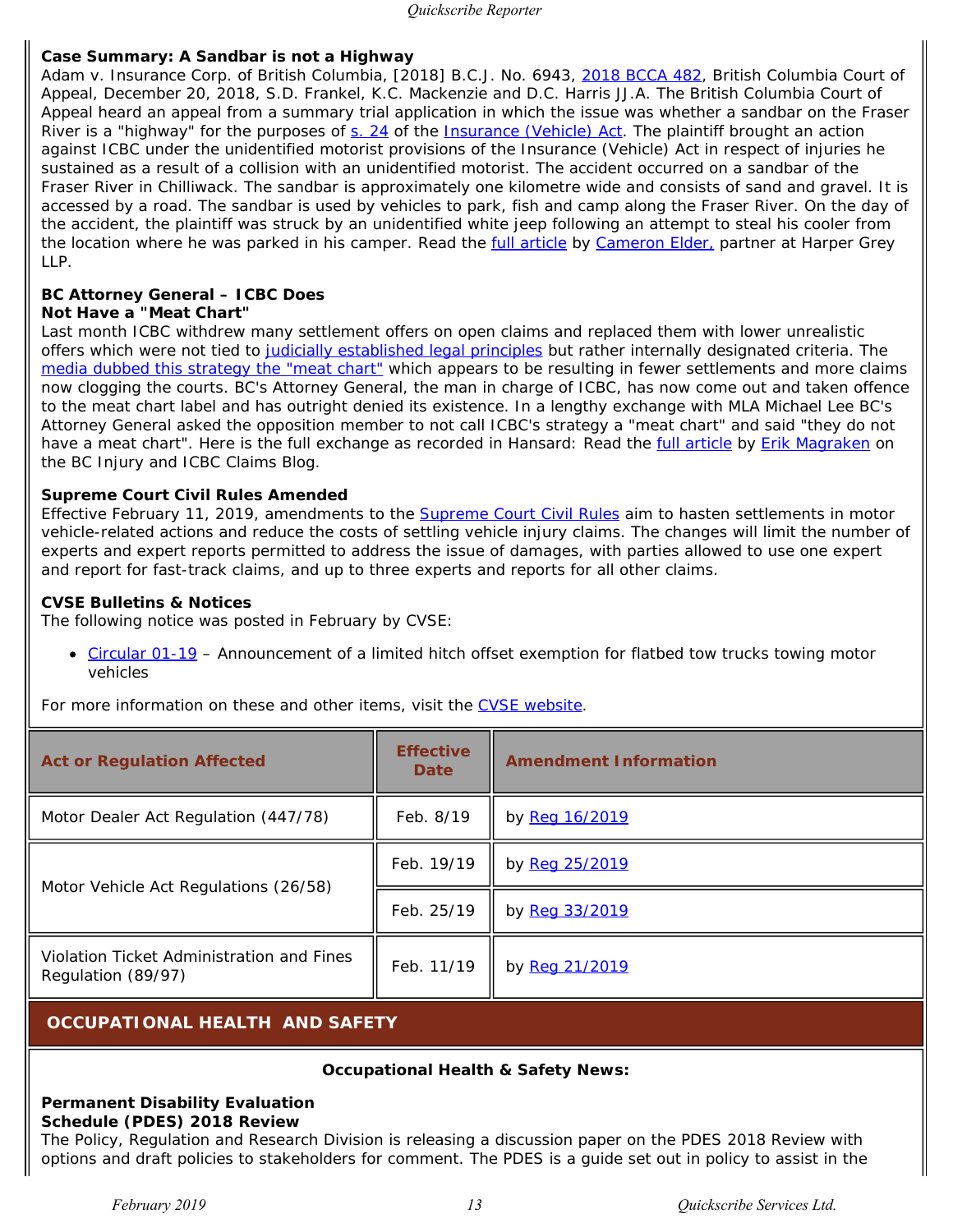calculation of permanent disability awards. As medical and scientific methods and approaches to disability assessment change over time, it is necessary to review the PDES and associated policies regularly to ensure the content remains current. Read the full WorkSafe BC [bulletin](http://www.worksafebcmedia.com/enews/prrd/190226-pdes/190226.html).

# **Upcoming Changes to OHSR – Worksafe BC: Board of Directors Approves Amendments to the Occupational Health and Safety Regulation**

At its January 2019 meeting, WorkSafeBC's Board of Directors approved [amendments](https://www.quickscribe.bc.ca/secure/index.php?page=document&doc_id=5795) to the [Occupational Health](https://www.quickscribe.bc.ca/secure/index.php?page=document&doc_id=2464) [and Safety Regulation.](https://www.quickscribe.bc.ca/secure/index.php?page=document&doc_id=2464) In addition, the Board of Directors approved consequential changes to Policy Item R20.17-1 of the *Prevention Manual* as a result of the amendment to [Part 20](https://www.quickscribe.bc.ca/secure/document_content.php?doc_id=5795&toc_id=69908#5795-2545216) of the Regulation. These amendments will become effective on June 3, 2019. Read the full WorksafeBC [article](http://www.worksafebcmedia.com/enews/prrd/190206-ohsr/190206-ohsr.html) for more details.

# **Forestry Industry Forum Allows for Improved Collaboration, Better Safety Outcomes**

Industry via the Manufacturing Advisory Group (MAG) worked with WorkSafeBC and the BC Forest Safety Council (BCFSC) to develop a framework for what improved collaboration could look like, focusing on the shared goal of achieving a safer industry, and eliminating fatalities and serious injuries. The result was the creation of the Forestry Industry Forum to provide an effective mechanism between the BC Forestry industry and WorkSafeBC to address emerging issues, build a stronger working relationship, provide efficiencies for resolutions and communications, and improve safety standards and performance. Read the **full article** in the February 2019 issue of *Forest Safety News*.

| <b>Act or Regulation Affected</b> | <b>Effective</b><br><b>Date</b> | <b>Amendment Information</b> |
|-----------------------------------|---------------------------------|------------------------------|
|                                   |                                 |                              |

*There were no amendments this month.*

# <span id="page-13-0"></span>**PROPERTY & REAL ESTATE**

# **Property and Real Estate News:**

#### **A Closer Look at the Report on Governance Issues for Stratas: Should the** *Strata Property Act* **Limit the Number of Proxy Appointments that a Person May Hold?**

This post is the part of a series highlighting key recommendations in the *[Report on Governance Issues for](https://www.bcli.org/publication/report-on-governance-issues-for-stratas)* **[Stratas](https://www.bcli.org/publication/report-on-governance-issues-for-stratas)**. For other entries in the series, click [here.](https://www.bcli.org/a-closer-look-at-the-report-on-governance-issues-for-stratas)

*Brief description of the issue:* One of the perennial complaints about strata-property proxy legislation is that it has encouraged what one law-reform body colourfully referred to as "proxy farming," which is "where an individual or small group of owners gather large numbers of proxy votes in order to gain control of the decisionmaking process." Among the ills attributed to proxy farming are that it breeds resentment and apathy, and results in unrepresentative decisions. The *[Strata Property Act](https://www.quickscribe.bc.ca/secure/index.php?page=document&doc_id=255)* (like all other strata-property legislation in Canada) places no limits on the number of proxy appointments that a person may hold for a general meeting. So, in theory at least, strata corporations in British Columbia are vulnerable to threats posed by proxy farming. Should the act be amended to stamp out proxy farming by limiting the number of proxy appointments one person may hold?

Read the **full article** by Kevin Zakreski with the BCLI.

# **Ministry of Finance Launches Condo and Strata Assignment Integrity Register**

The Ministry of Finance [announced it has launched the Condo and Strata Assignment Integrity Register \(CSAIR\)](https://news.gov.bc.ca/19035) to improve real estate transparency in B.C. It is Canada's first pre-sale register, supporting the [Province's 30](https://www.bcbudget.gov.bc.ca/2018/homesbc/2018_homes_for_bc.pdf) [point Housing Plan](https://www.bcbudget.gov.bc.ca/2018/homesbc/2018_homes_for_bc.pdf) to address housing affordability by making the market more transparent and fair for British Columbians. Learn more on the [Ministry of Finance website.](https://www2.gov.bc.ca/gov/content/housing-tenancy/real-estate-bc/condo-strata-assignment-integrity-register) As [announced in November 2018](https://ltsa.ca/news/ministry-finance-announces-creation-condo-and-strata-assignment-register), the Land Title and Survey Authority of British Columbia (LTSA) administers the register, accessible through a myLTSA Enterprise account. A filing fee of \$195.00 plus \$1.50 service charge and tax will be applied when developers file the assignment. The fees help the LTSA manage the costs associated with developing, maintaining and supporting the register. Read the **full article** on the BC Land Title & Survey website.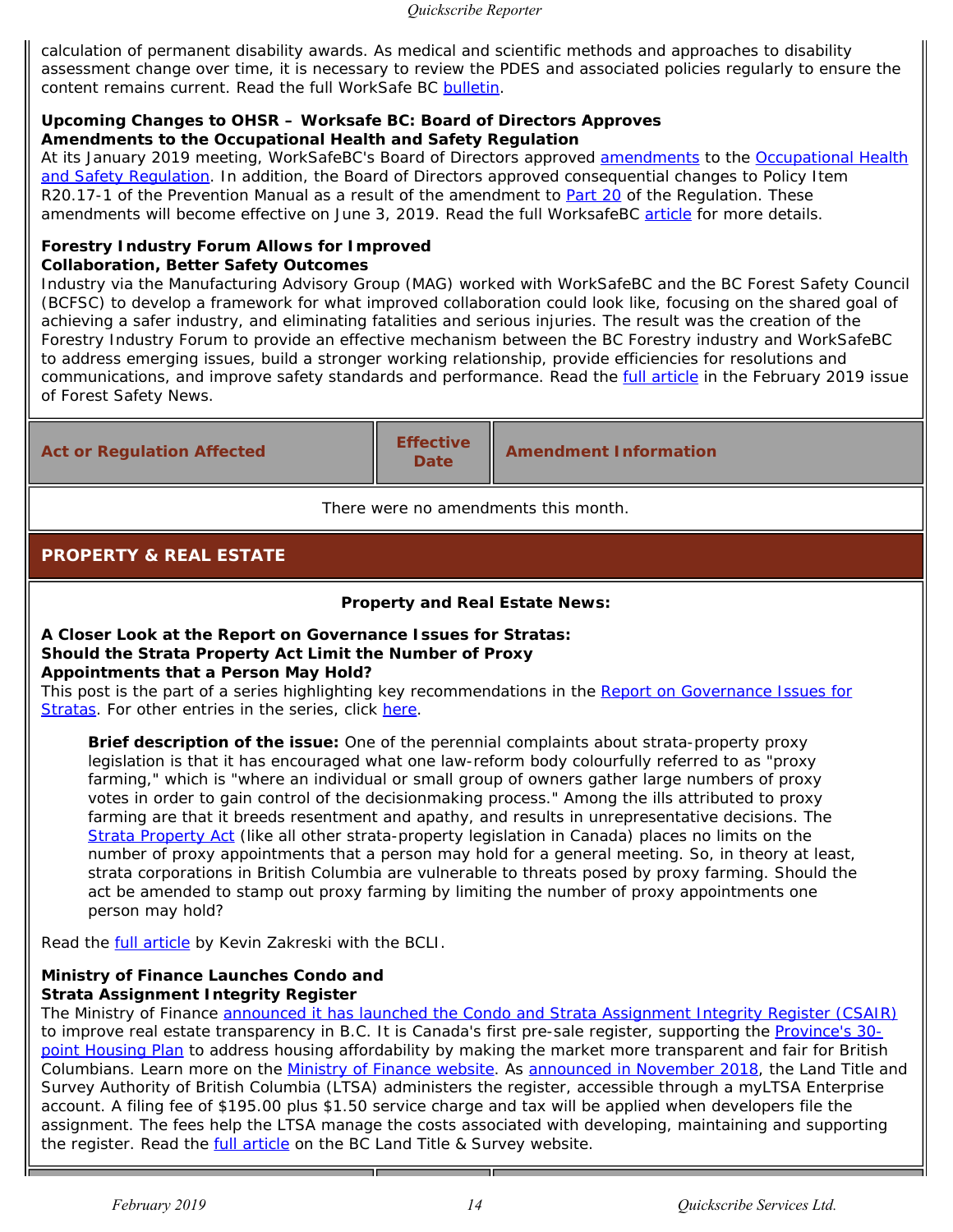| Reg 30/2019), Agricultural Land Commission<br>Feb. 22/19<br>Land Title Act<br>Amendment Act, 2018 | <b>Act or Regulation Affected</b> | <b>Effective</b><br><b>Date</b> | <b>Amendment Information</b>                         |
|---------------------------------------------------------------------------------------------------|-----------------------------------|---------------------------------|------------------------------------------------------|
|                                                                                                   |                                   |                                 | by 2018 Bill 52, c. 56, section 46 only (in force by |

<span id="page-14-0"></span>**WILLS & ESTATES**

**Wills and Estates News:**

# **Proposed Amendments to the** *Wills,*

## *Estates and Succession Act*

The British Columbia government has introduced changes to the *[Wills, Estates and Succession Act](https://www.quickscribe.bc.ca/secure/index.php?page=document&doc_id=4073)*. The *[Attorney](https://www.quickscribe.bc.ca/secure/repository_redirect.php?document=58e9631634cb43f3e954ddaeaedb1dec&anchor=) [General Statutes Amendment Act, 2019](https://www.quickscribe.bc.ca/secure/repository_redirect.php?document=58e9631634cb43f3e954ddaeaedb1dec&anchor=)*, if enacted, will include changes to sections 16, 61, 130, 131, 151, 152 and 155. I will highlight some of the changes to sections 151 and 155. Section 151 permits a beneficiary of an estate to apply to court to make or defend a claim on behalf of the estate if the personal representative does not do so. For example, a beneficiary of an estate may wish to make a claim that a house that the surviving joint tenant of the deceased's house holds the house in trust for the estate, while the surviving joint tenant claims beneficial ownership. If the personal representative refuses to pursue a claim, or perhaps the personal representative is also the surviving joint tenant, the beneficiary may apply to court pursuant to section 151 for permission to bring the claim. The current wording in section 151 only allows "a beneficiary or intestate successor" to apply. What if the person who wishes to make a claim is not currently a beneficiary of the will, but is making a claim as a child or spouse of the deceased to vary the will so that she will receive a share of the estate? Section 151 does not appear to apply to the wills variation claimant to allow her to apply for leave to sue. This is what occurred in *Sharma v. Sharma*, [2018 BCSC 1262](https://www.courts.gov.bc.ca/jdb-txt/sc/18/12/2018BCSC1262cor1.htm), which I wrote about [here.](https://rulelaw.blogspot.com/2018/08/sharma-v-sharma.html) Read the [full](http://rulelaw.blogspot.com/2019/03/proposed-amendments-to-wills-estates.html%20) [article](http://rulelaw.blogspot.com/2019/03/proposed-amendments-to-wills-estates.html%20) by [Stan Rule](https://www.quickscribe.bc.ca/secure/MeetTheExperts.php?action=MeetAnExpert&expert=stan-rule) with Sabey Rule LLP.

# **Resulting Trusts – A Question of Intention**

Two recent decisions from the Supreme Court of British Columbia illustrate the importance, and difficulty, of determining the intentions someone who transfers property when ownership of that property is later challenged. In *Pavlovich v Danilovic*, [2019 BCSC 153](https://www.courts.gov.bc.ca/jdb-txt/sc/19/01/2019BCSC0153.htm), Justice Iyer found that she could not determine the intentions of a deceased father, concluding that his son held the properties on resulting trust for the estate. In contrast, in *Iberg v. Claridge*, [2019 BCSC 165](https://www.courts.gov.bc.ca/jdb-txt/sc/19/01/2019BCSC0165.htm), Justice Grauer was able to determine the plaintiff mother's intentions, holding that she did not intend to make a gift of certain funds to her son and declaring that a property registered in his name was impressed with a constructive trust. Read the [full article](https://www.cwilson.com/resulting-trusts-a-question-of-intention/) by Polly Storey of Clark Wilson.

# **Speculating on Vancouver's Real Estate Market:**

# **A Taxing Exercise for Executors**

With experts forecasting a cooling real estate market for the beginning of 2019, some executors may be tempted to hang on to real property that falls within an estate and wait until more favourable market conditions before listing the property for sale. With the recent introduction of taxes targeting vacant homes in Vancouver, executors holding real property in Vancouver on behalf of an estate should consider the costs of these additional annual property taxes in their decision making. The much-anticipated Speculation and Vacancy Tax (the "SVT") was quietly passed by the BC government at the end of 2018. The SVT affects properties in several regions, including properties within the Metro Vancouver Regional District. In 2018, properties that are not subject to an exemption will be taxed at a rate of 0.5% of their assessed value. In 2019, this tax rate will increase to 2% for foreign owners and members of satellite families. All properties in a taxable region, including those held in estates, are automatically considered taxable properties under the SVT, unless the property qualifies for one of the many exemptions available to BC property owners. Executors may therefore be responsible for paying the SVT on behalf of the estate unless they can demonstrate that the estate property is exempt from the tax. Read the [full article](https://willsandestateslawyersblog.ahbl.ca/2019/02/04/speculating-on-vancouvers-real-estate-market-a-taxing-exercise-for-executors/) by Ephraim Fung of Alexander Holburn Beaudin + Lang LLP.

| <b>Act or Regulation Affected</b>    | <b>Effective</b><br><b>Date</b> | <b>Amendment Information</b> |
|--------------------------------------|---------------------------------|------------------------------|
| There were no amendments this month. |                                 |                              |